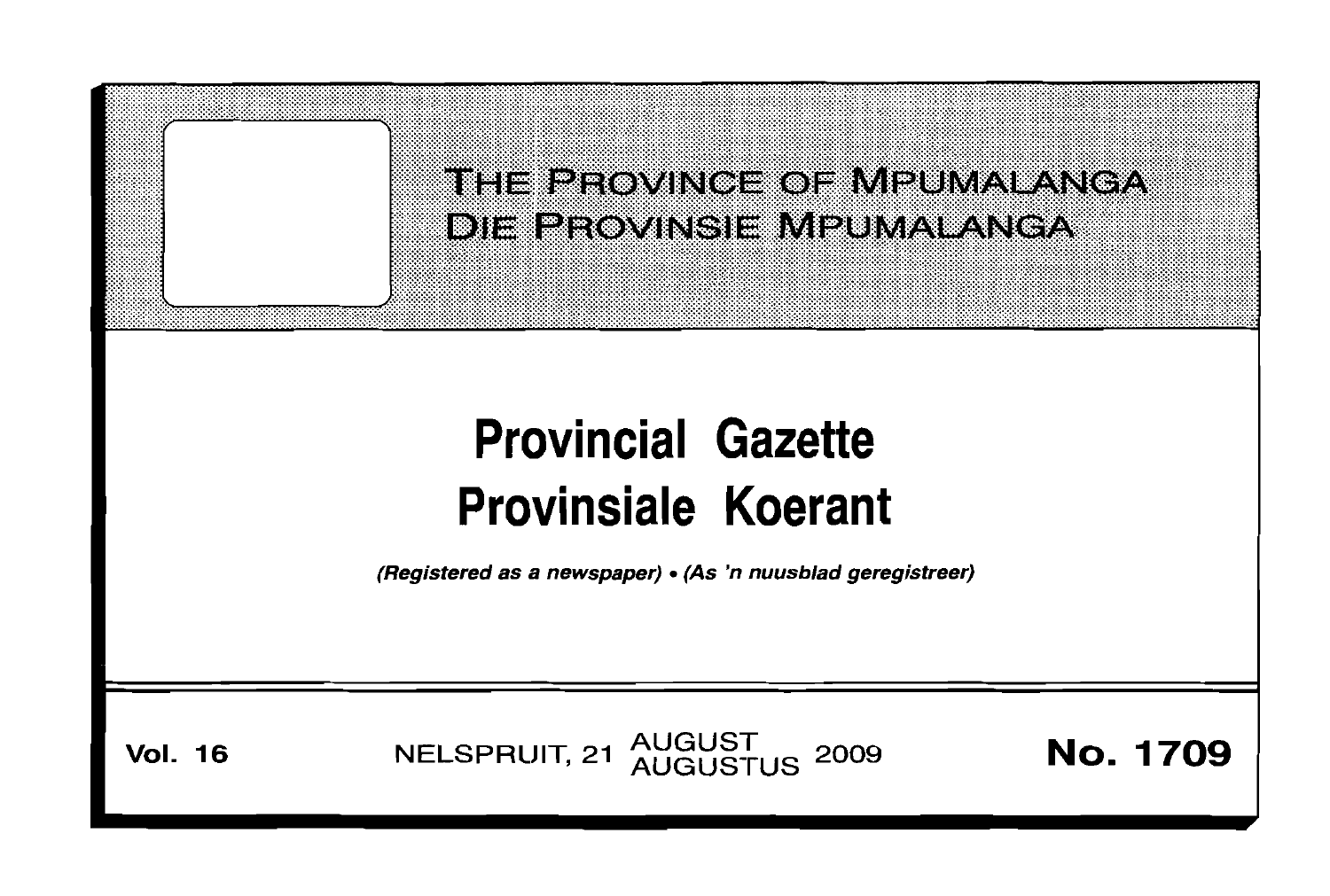| No.                                             | <b>CONTENTS · INHOUD</b>                                                                                                                                                        | Page<br>No. | Gazette<br>No.       |  |  |
|-------------------------------------------------|---------------------------------------------------------------------------------------------------------------------------------------------------------------------------------|-------------|----------------------|--|--|
| <b>GENERAL NOTICES · ALGEMENE KENNISGEWINGS</b> |                                                                                                                                                                                 |             |                      |  |  |
| 245<br>245<br>246                               | Town-planning and Townships Ordinance (15/1986): Steve Tshwete Amendment Scheme 352                                                                                             | 8<br>8<br>8 | 1709<br>1709<br>1709 |  |  |
| 246<br>247                                      |                                                                                                                                                                                 | 9           | 1709                 |  |  |
| 247                                             |                                                                                                                                                                                 | 9<br>9      | 1709<br>1709         |  |  |
| 248<br>248                                      |                                                                                                                                                                                 | 10<br>10    | 1709<br>1709         |  |  |
| 249<br>249                                      |                                                                                                                                                                                 | 10<br>11    | 1709<br>1709         |  |  |
| 250<br>250                                      |                                                                                                                                                                                 | 11<br>11    | 1709<br>1709         |  |  |
| 251<br>251                                      |                                                                                                                                                                                 | 12<br>12    | 1709<br>1709         |  |  |
| 253<br>253                                      |                                                                                                                                                                                 | 13<br>13    | 1709<br>1709         |  |  |
| 254<br>254                                      |                                                                                                                                                                                 | 13<br>14    | 1709<br>1709         |  |  |
| 255                                             | Development Facilitation Act (67/1995): Establishment of land development area: Farm Scotston 587                                                                               | 15          | 1709                 |  |  |
| 256                                             | do.: do.: Farm Nooitgedacht 392 KT, Portion 7, farm Leidenburg 28 JT and farm Kudu Ranch Extension No. 16JT<br><b>LOCAL AUTHORITY NOTICES · PLAASLIKE BESTUURSKENNISGEWINGS</b> | 17          | 1709                 |  |  |
|                                                 |                                                                                                                                                                                 |             |                      |  |  |
| 181                                             | Town-planning and Townships Ordinance (15/1986): Lekwa Local Municipality: Establishment of township:                                                                           | 20          | 1709                 |  |  |
| 181                                             | Ordonnansie op Dorpsbeplanning en Dorpe (15/1986): Lekwa Plaaslike Munisipaliteit: Stigting van dorp: Standerton                                                                | 20          | 1709                 |  |  |
| 182                                             | Local Government Ordinance (17/1939): Umjindi Local Municipality: Permanent closure and alienation of council                                                                   | 21          | 1709                 |  |  |

182 Ordonnansie op Plaaslike Bestuur (17/1939): Umjindi Plaaslike Munisipaliteit: Permanente sluiting en vervreemding

van raadseiendom: Gedeelte 2, Erf 2411, Barberton 21 1709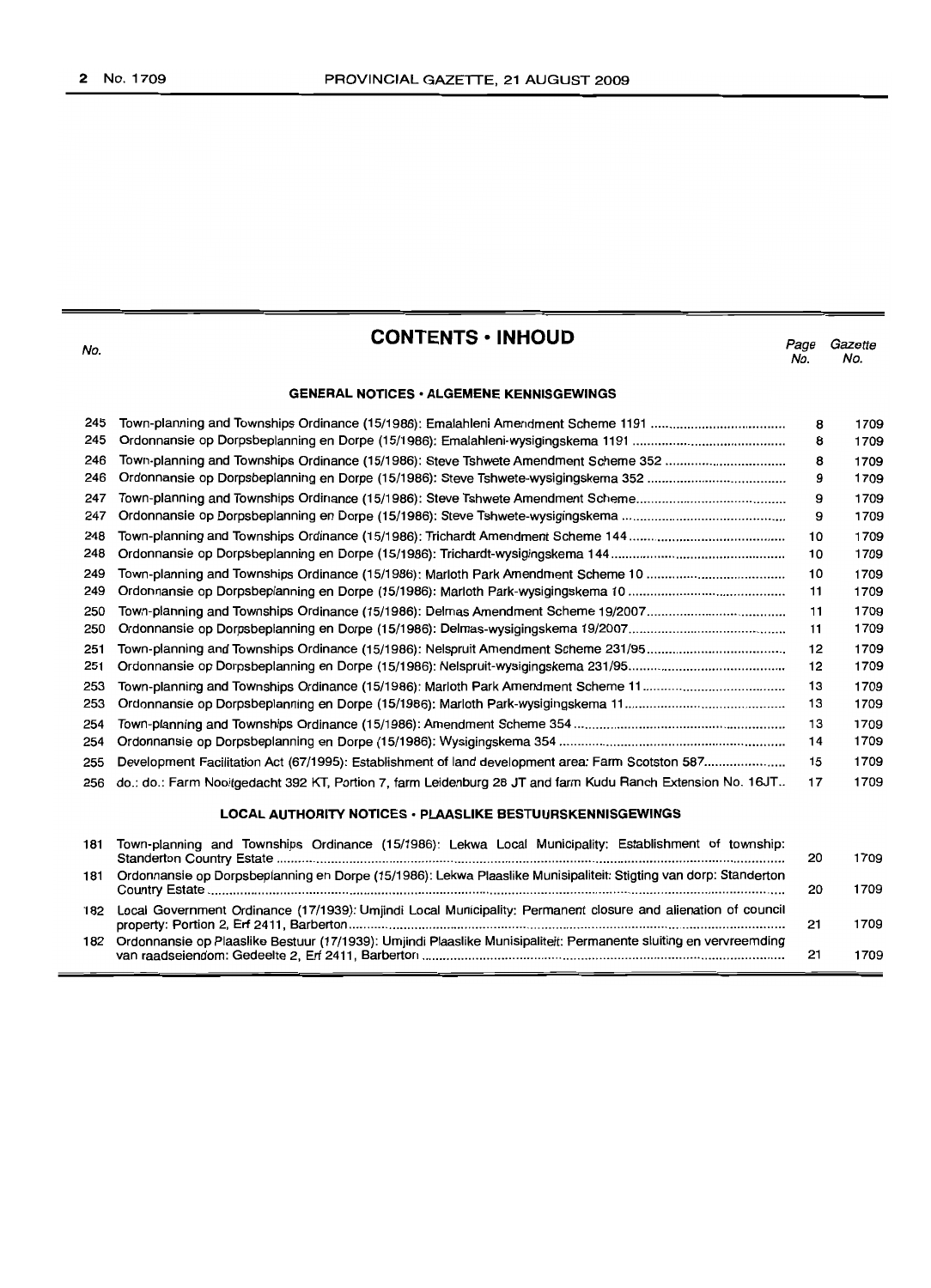| <b>IMPORTANT NOTICE</b>                                                                                                                                            |  |  |  |  |  |
|--------------------------------------------------------------------------------------------------------------------------------------------------------------------|--|--|--|--|--|
| The                                                                                                                                                                |  |  |  |  |  |
| <b>Mpumalanga Province Provincial Gazette Function</b>                                                                                                             |  |  |  |  |  |
| will be transferred to the                                                                                                                                         |  |  |  |  |  |
| <b>Government Printer</b> in Pretoria                                                                                                                              |  |  |  |  |  |
| as from 1 April 2005                                                                                                                                               |  |  |  |  |  |
| <b>NEW PARTICULARS ARE AS FOLLOWS:</b>                                                                                                                             |  |  |  |  |  |
| <b>Postal address:</b><br><b>Physical address:</b>                                                                                                                 |  |  |  |  |  |
| <b>Government Printing Works</b><br>Private Bag X85<br>Pretoria<br>149 Bosman Street<br>0001<br>Pretoria                                                           |  |  |  |  |  |
| New contact persons:<br>Louise Fourie Tel.: (012) 334-4686<br>Mrs H. Wolmarans Tel.: (012) 334-4591                                                                |  |  |  |  |  |
| Fax number: (012) 323-8805                                                                                                                                         |  |  |  |  |  |
| E-mail address: hester.wolmarans@gpw.gov.za<br>louise.fourie@gpw.gov.za                                                                                            |  |  |  |  |  |
| <b>Contact persons for subscribers:</b>                                                                                                                            |  |  |  |  |  |
| Mrs S. M. Milanzi Tel.: (012) 334-4734                                                                                                                             |  |  |  |  |  |
| Mrs J. Wehmeyer Tel.: (012) 334-4753<br>Fax.: (012) 323-9574                                                                                                       |  |  |  |  |  |
| This phase-in period is to commence from 18 March 2005 (suggest date of advert)<br>and notice comes into operation as from 1 April 2005.                           |  |  |  |  |  |
| Subscribers and all other stakeholders are advised to send their advertisements<br>directly to the Government Printing Works, two weeks before the 1st April 2005. |  |  |  |  |  |
| In future, adverts have to be paid in advance<br>before being published in the Gazette.                                                                            |  |  |  |  |  |
| <b>AWIE VAN ZYL</b><br><b>Advertising Manager</b>                                                                                                                  |  |  |  |  |  |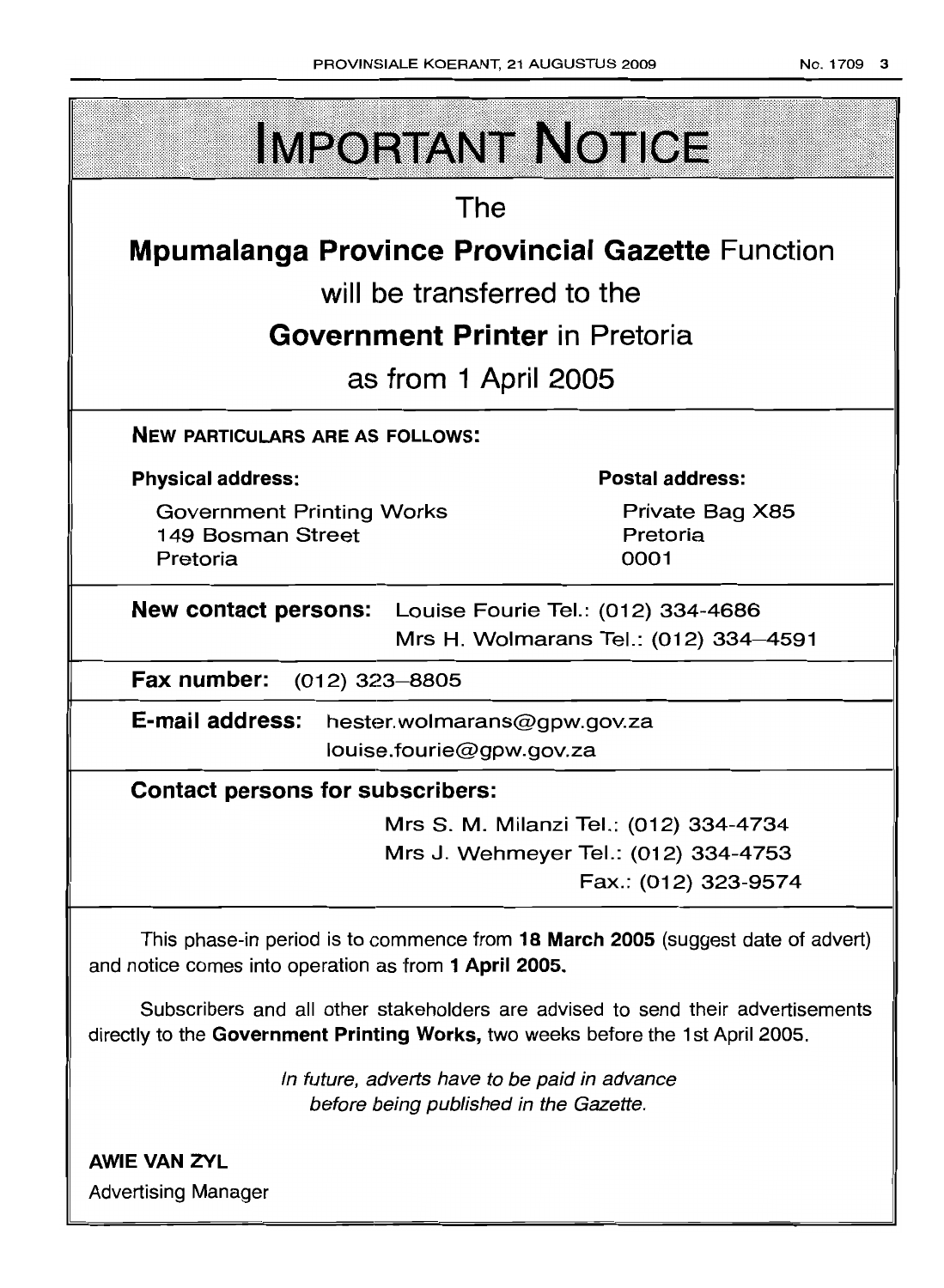IT IS THE CLIENTS RESPONSIBILITY TO ENSURE THAT THE CORRECT AMOUNT IS PAID AT THE CASHIER OR DEPOSITED INTO THE GOVERNMENT PRINTING WORKS BANK ACCOUNT AND ALSO THAT THE REQUISITION/COVERING LETTER TOGETHER WITH THE ADVERTISEMENTS AND THE PROOF OF DEPOSIT REACHES THE GOVERNMENT PRINTING WORKS IN TIME FOR INSERTION IN THE PROVINCIAL GAZETTE.

# **No ADVERTISEMENTS WILL BE PLACED WITHOUT PRIOR PROOF OF PRE-PAYMENT.**

# 1/4 page **R 187.37**

Letter Type: Arial Size: 10 Line Spacing: At: Exactly 11pt



# 1/4 page **R 374.75**

Letter Type: Arial Size: 10 Line Spacing: At: Exactly 11 pt

# 1/4page **R 562.13**

Letter Type: Arial Size: 10 Line Spacing: At: Exactly 11 pt

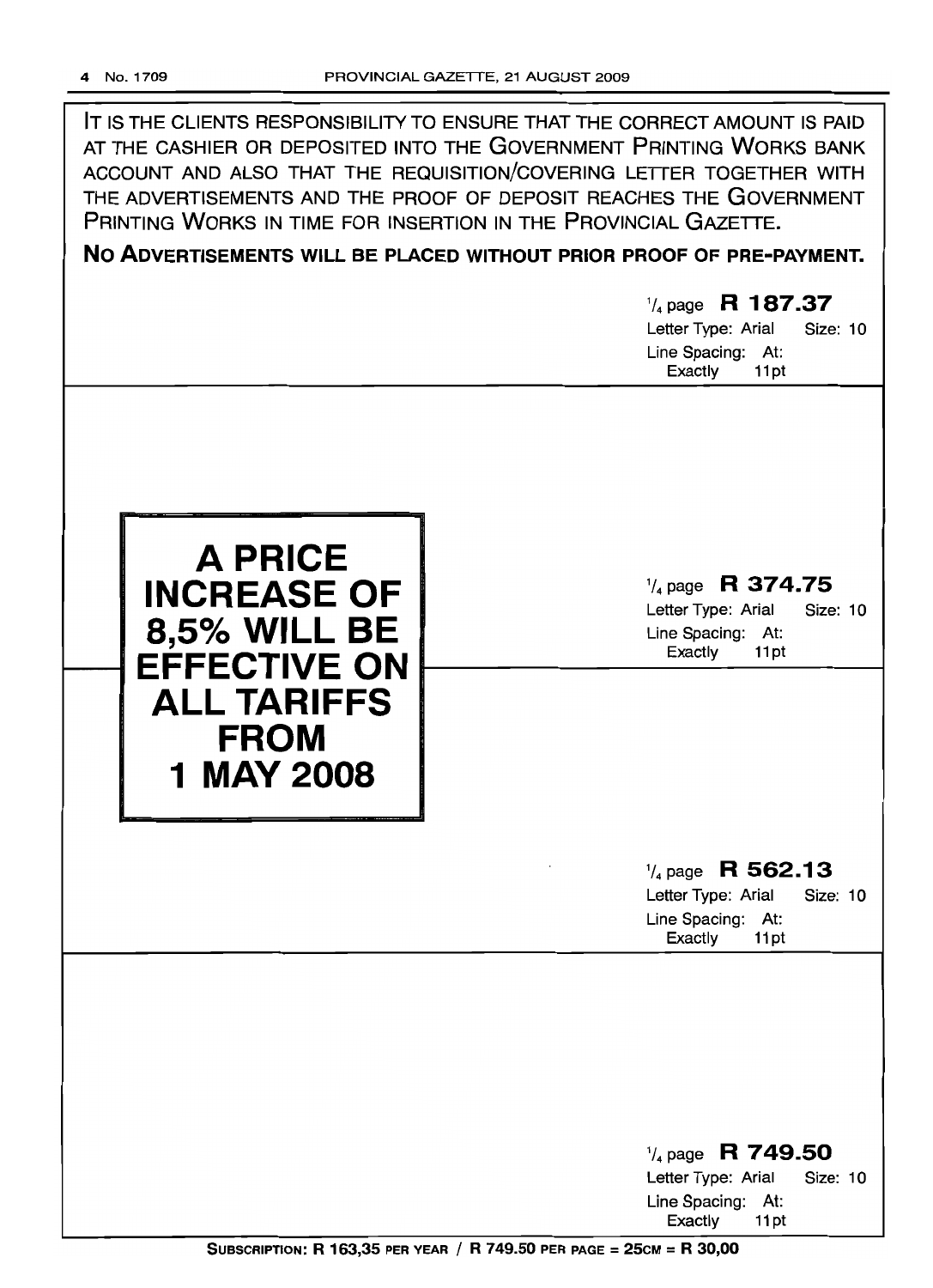

# **CLOSING TIMES FOR THE ACCEPTANCE OF NOTICES**

- 1. (1) The Mpumalanga Province Provincial Gazette is published every week on Friday, and the closing time for the acceptance of notices which have to appear in the Mpumalanga Province Provincial Gazette on any particular Friday, is **15:00 two weeks prior to the publication date.** Should any Friday coincide with a public holiday, the publication date remains unchanged. However, the closing date for acceptance of advertisements moves backwards accordingly, in order to allow for ten working days prior to the publication date.
	- (2) The date for the publication of a **separate** Mpumalanga Province Provincial Gazette is negotiable.
- 2 (1) Copy of notices received **after closing time** will be held over for publication in the next Mpumalanga Province Provincial Gazette.
	- (2) Amendment or changes in copy of notices cannot be undertaken unless instructions are received **before 10:00 on Thursdays.**
	- (3) Copy of notices for publication or amendments of original copy can not be accepted over the telephone and must be brought about by letter, by fax or by hand. The Government Printer will not be liable for any amendments done erroneously.
	- (4) In the case of cancellations a refund of the cost of a notice will be considered only if the instruction to cancel has been received on or before the stipulated closing time as indicated in paragraph 2 (2)

# **ApPROVAL OF NOTICES**

3 In the event where a cheque, submitted by an advertiser to the Government Printer as payment, is dishonoured, then the Government Printer reserves the right to refuse such client further access to the Mpumalanga Province Provincial Gazette untill any outstanding debts to the Government Printer is settled in full.

# **THE GOVERNMENT PRIN"rER INDEMNIFIED AGAINST LIABILITY**

- 4. The Government Printer will assume no liability in respect of-
	- (1) any delay in the publication of a notice or publication of such notice on any date other than that stipulated by the advertiser;
	- (2) erroneous classification of a notice, or the placement of such notice in any section or under any heading other than the section or heading stipulated by the advertiser;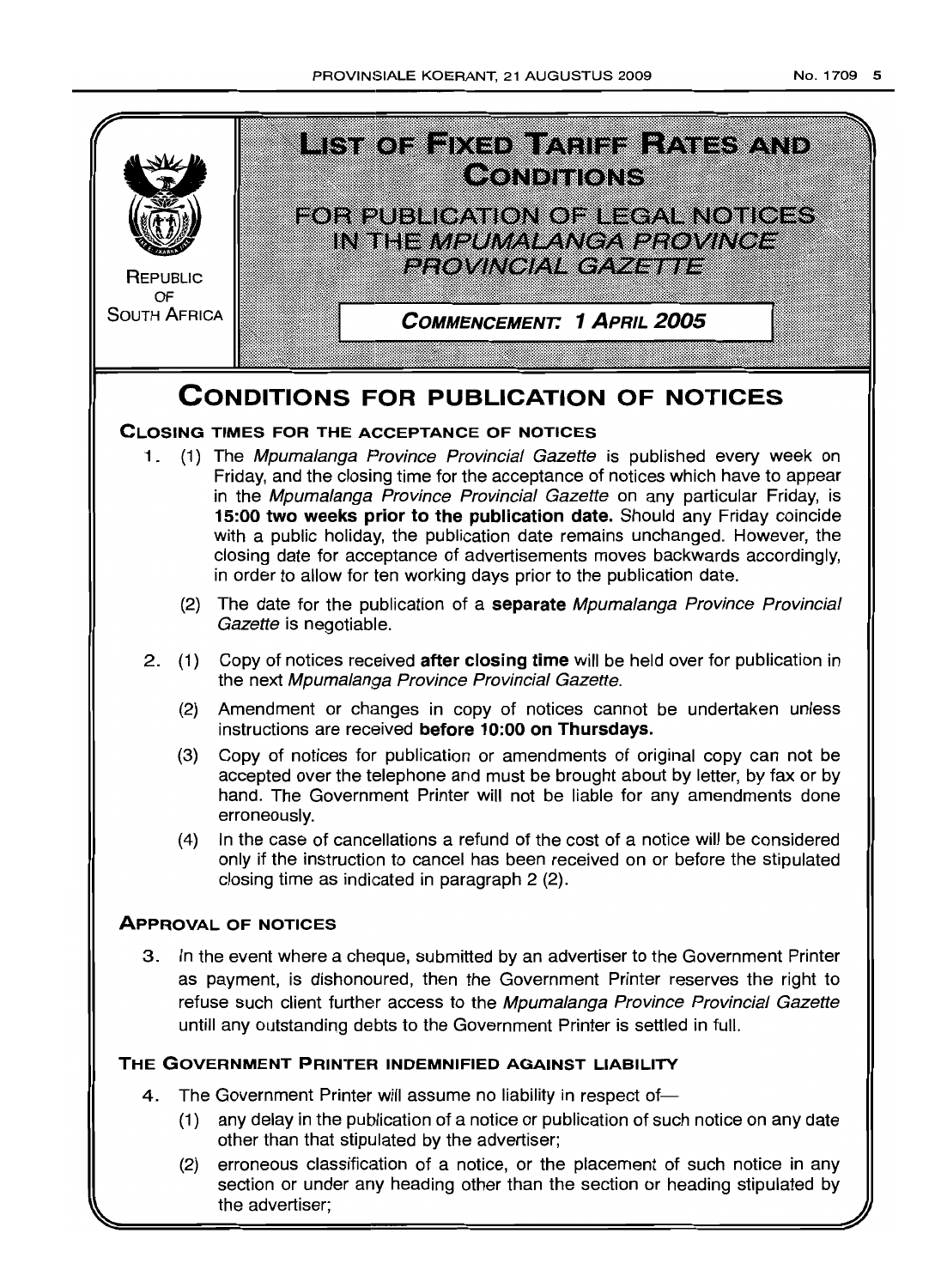(3) any editing, revision, omission, typographical errors or errors resulting from faint or indistinct copy.

# LIABILITY OF ADVERTISER

5. Advertisers will be held liable for any compensation and costs arising from any action which may be instituted against the Government Printer in consequence of the publication of any notice.

# **COPY**

- 6. Copy of notices must be typed on one side of the paper only and may not constitute part of any covering letter or document.
- 7. At the top of any copy, and set well apart from the notice, the following must be stated:

Where applicable

- (1) The heading under which the notice is to appear.
- (2) The cost of publication applicable to the notice, in accordance with the "Word Count Table".

# PAYMENT OF COST

- 9. With effect from 1 April 2005 no notice will be accepted for publication unless the cost of the insertion(s) is prepaid in CASH or by CHEQUE or POSTAL ORDERS. It can be arranged that money can be paid into the banking account of the Government Printer, in which case the deposit slip accompanies the advertisement before publication thereof.
- 10. (1) The cost of a notice must be calculated by the advertiser in accordance with the word count table.
	- (2) Where there is any doubt about the cost of publication of a notice, and in the case of copy, an enquiry, accompanied by the relevant copy, should be addressed to the Advertising Section, Government Printing Works, Private Bag X85, Pretoria, 0001 [Fax: (012) 323-8805], before publication.
- 11. Overpayment resulting from miscalculation on the part of the advertiser of the cost of publication of a notice will not be refunded, unless the advertiser furnishes adequate reasons why such miscalculation occurred. In the event of underpayments, the difference will be recovered from the advertiser, and the notice(s} will not be published until such time as the full cost of such publication has been duly paid in cash or by cheque or postal orders, or into the banking account.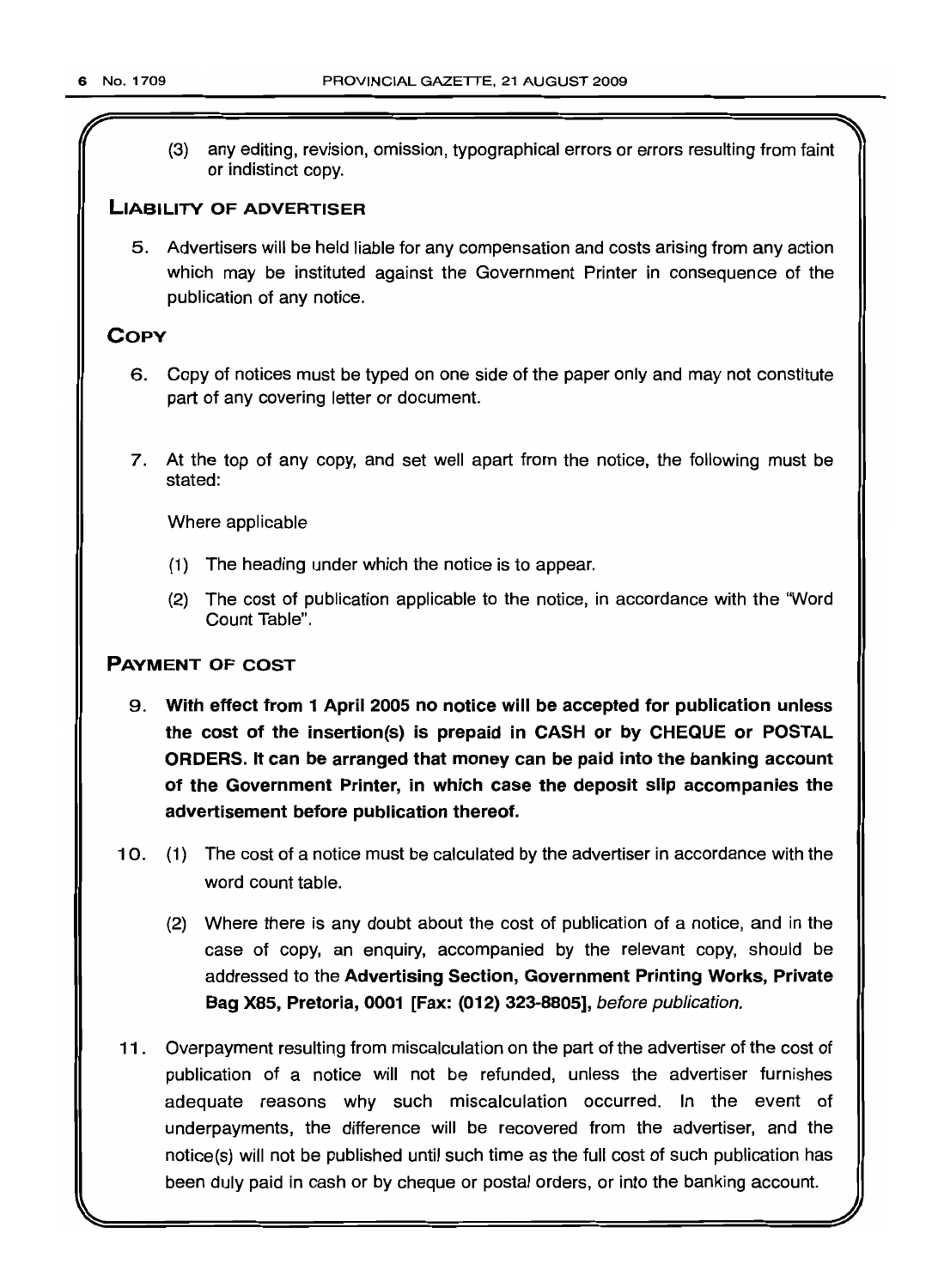- 12. In the event of a notice being cancelled, a refund will be made only if no cost regarding the placing of the notice has been incurred by the Government Printing Works.
- 13. The Government Printer reserves the right to levy an additional charge in cases where notices, the cost of which has been calculated in accordance with the Word Count Table, are subsequently found to be excessively lengthy or to contain overmuch or complicated tabulation.

# PROOF OF PUBLICATION

14. Copies of the Mpumalanga Province Provincial Gazette which may be required as proof of publication, may be ordered from the Government Printer at the ruling price. The Government Printer will assume no liability for any failure to post such Mpumalanga Province Provincial Gazette(s) or for any delay in despatching it/them.

# **GOVERNMENT PRINTERS BANK ACCOUNT PARTICULARS**

Bank: ABSA

BOSMAN STREET

Account No.: 4057114016

Branch code: 632005

Reference No.: 00000047

Fax No.: (012) 323 8805

# Enquiries:

| Mrs. L. Fourie    | Tel.: (012) 334-4686 |
|-------------------|----------------------|
| Mrs. H. Wolmarans | Tel.: (012) 334-4591 |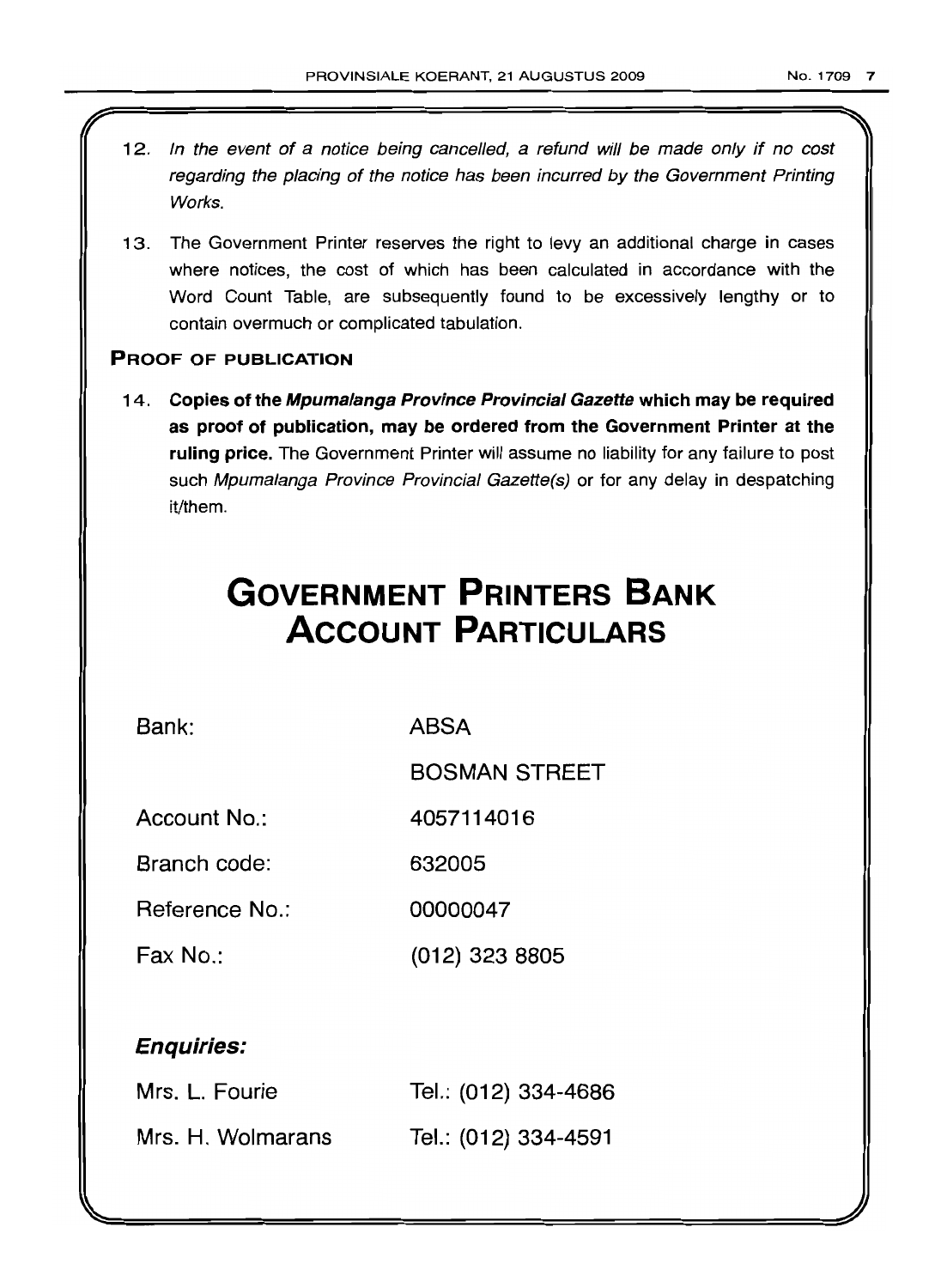# **GENERAL NOTICES • ALGEMENE KENNISGEWINGS**

# **NOTICE 245 OF 2009**

### **EMALAHLENI AMENDMENT SCHEME 1191 WITH ANNEXURE 436**

NOTICE OF APPLICATION FOR THE AMENDMENT OF THE EMALAHLENI TOWN-PLANNING SCHEME, 1991, IN TERMS OF SECTION 56 (1) (b) (i) OF THE TOWN-PLANNING AND TOWNSHIPS ORDINANCE, 1986 (ORDINANCE 15 OF 1986)

We, Urban Dynamics (Mpumalanga) Inc., being the authorized agent of the registered owner of Erf 1456, Witbank Extension 8, hereby give notice in terms of section 56 (1) (b) (i) of the Town-planning and Townships Ordinance, 1986, that we have applied to the Emalahleni Local Municipality for the amendment of the town-planning scheme known as the Emalahleni Town-planning Scheme, 1991, by the subdivision and rezoning of Erf 1456, Witbank Extension 8, situated at 49 Longfellow Street, from "Residential 1" to "Special for Offices, Professional Suites, Home Offices, Dwelling Units, Boarding House, Guest House, Places of Refreshment, as well as any ancillary or subservient use of the main use".

Particulars of the application will lie for inspection during normal office hours at the office of the Municipal Manager, Emalahleni Local Municipality, Municipal Buildings, President Avenue, Witbank, 1035, for a period of 28 days from 14 August 2009.

Objections to or representations in respect of the application must be lodged with or made in writing to the Municipal Manager at the above address or at Emalahleni Local Municipality, P.O. Box 3, Witbank, 1035, within a period of 28 days from 14 August 2009.

Applicant: Urban Dynamics (Mpumalanga) Inc., Propark Building, 44 Wes Street (PO Box 3294), Middelburg, 1050. Tel: (013) 243-1219. Fax: (013) 243-1321. mail@urbanmbg.co.za

# **KENNISGEWING 245 VAN 2009**

**. -**

### **WITBANK-WYSIGINGSKEMA 1191 MET BYLAE 436**

KENNISGEWING VAN DIE AANSOEK OM DIE WYSIGING VAN DIE EMALAHLENI-DORPSBEPLANNINGSKEMA, 1991, INGEVOLGEARTIKEL56 (1) (b) (i) VAN DIE ORDONNANSIE OP DORPSBEPLANNING EN DORPE, 1986 (ORDONNANSIE 15 VAN 1986)

We, Urban Dynamics (Mpumalanga) Ing., synde die gemagtigde agent van die geregistreerde eienaar van Erf 1456, Witbank Uitbreiding 8, gee hiermee ingevolge artikel 56 (1) (b) (i) van die Ordonnansie op Dorpsbeplanning en Dorpe, 1986, kennis dat ons by die Emalahleni Plaaslike Munisipaliteit aansoek gedoen het om die wysiging van die Emalahlenidorpsbeplanningskema, 1991, deur die onderverdeling en hersonering van Erf 1456, geleë te Longfellowstraat 49, vanaf "Residensieel 1" na "Spesiaal" vir kantore, professionele suites, woonhuiskantore, losieshuis, gastehuis, verversingsplekke asook enige ondergeskikte of aanverwante gebruike aan die hoofgebruik.

Besonderhede van die aansoek lê ter insae gedurende gewone kantoorure by die kantoor van die Munisipale Bestuurder, Emalahleni Plaaslike Munisipaliteit, Munisipale Gebou, Presidentlaan, Witbank, 1035, vir 'n tydperk van 28 dae vanaf 14 Augustus 2009.

Besware of vertoë ten opsigte van die aansoek moet binne 'n tydperk van 28 dae vanaf 14 Augustus 2009, skriftelik in tweevoud by of tot die Munisipale Bestuurder by bovermelde adres of by Emafahleni Plaaslike Munisipaliteit, Posbus 3, Witbank, 1035, ingedien of gerig word.

Applikant: Urban Dynamics (Mpumalanga) Ing., Proparkgebou, Wesstraat 44 (Posbus 3294), Middelburg, 1050. Tel: (013) 243-1219. Faks: (013) 243-1321.

 $14 - 21$ 

# **NOTICE 246 OF 2009**

#### **STEVE TSHWETE AMENDMENT SCHEME 352 WITH ANNEXURE 290**

NOTICE OF APPLICATION FOR THE AMENDMENT OF THE STEVE TSHWETE TOWN-PLANNING SCHEME, 2004, IN TERMS OF SECTION 56 (1) (b) (i) OF THE TOWN-PLANNING AND TOWNSHIPS ORDINANCE, 1986 (ORDINANCE 15 OF 1986)

We, Urban Dynamics (Mpumalanga) Inc., being the authorized agent of the registered owner of a portion of Portion 10 of Erf 3581, Middelburg, hereby give notice in terms of section 56 (1) (b) (i) of the Town-planning and Townships Ordinance, 1986, that we have applied to the Steve Tshwete Local Municipality for the amendment of the town-planning scheme known as the Steve Tshwete Town-planning Scheme, 2004, for the rezoning of the above-mentioned property situated on the corner of Flamingo Street and Sipres Road, Middelburg, by rezoning the property from "Institutional" to "Residential 3".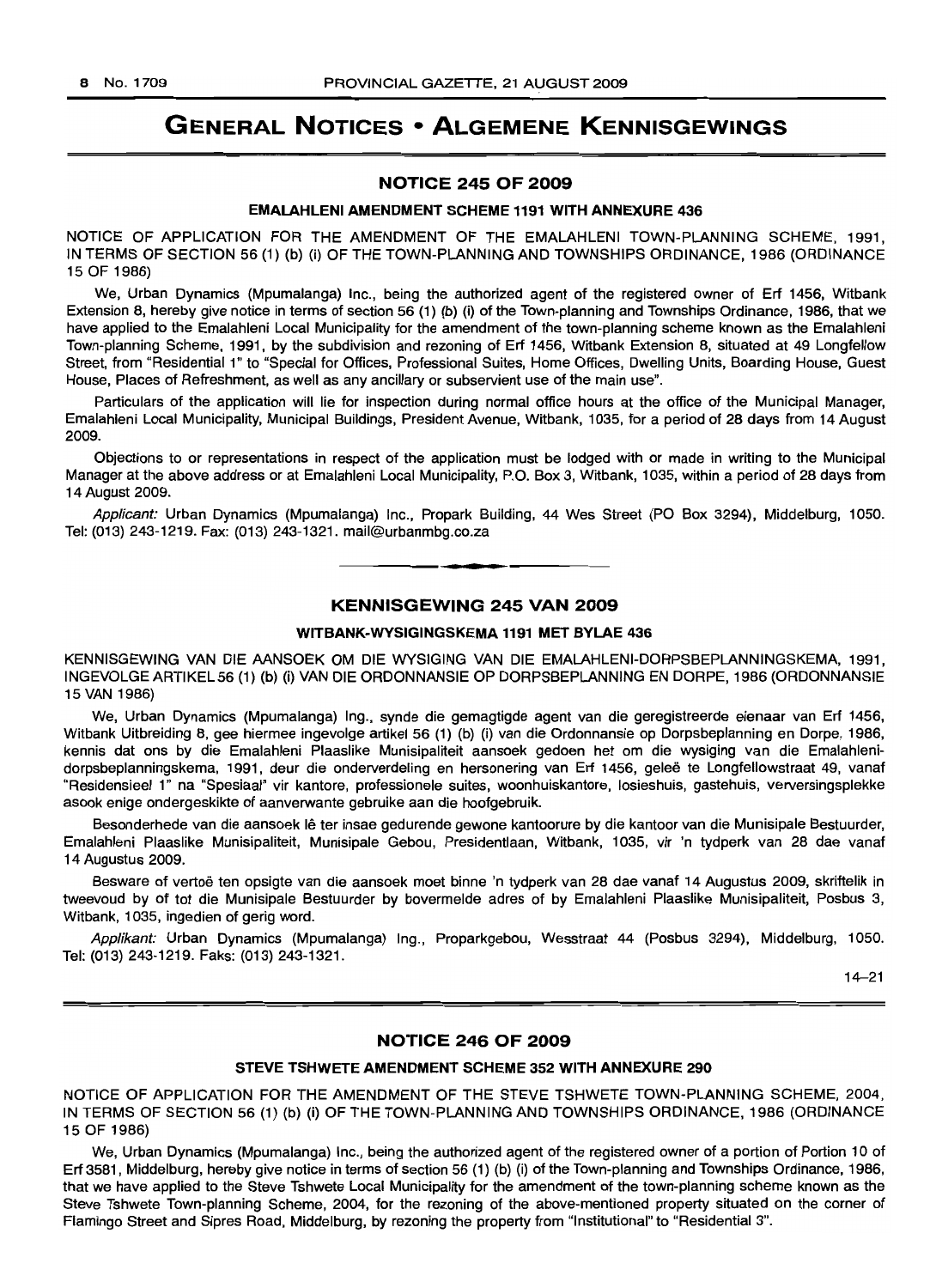Particulars of the application will lie for inspection during normal office hours at the office of the Municipal Manager, Steve Tshwete Local Municipality, Municipal Buildings, Wanderers Avenue, Middelburg, 1050, for a period of 28 days from 14 August 2009.

Objections to or representations in respect of the application must be lodged with or made in writing to the Municipal Manager at the above address or at P.O. Box 14, Middelburg, 1050, within a period of 28 days from 14 August 2009.

Applicant: Urban Dynamics (Mpumalanga) Inc., Propark Building, 44 Wes Street (PO Box 3294), Middelburg, 1050. Tel: (013) 243-1219. Fax: (013) 243-1321.

### KENNISGEWING 246 VAN 2009

**• •**

#### STEVE TSHWETE-WYSIGINGSKEMA 352 MET BYLAE 290

KENNISGEWING VAN DIE AANSOEK OM DIE WYSIGING VAN DIE STEVE TSHWETE-DORPSBEPLANNINGSKEMA, 2004, INGEVOLGEARTIKEL56 (1) (b) (i) VAN DIE ORDONNANSIE OP DORPSBEPLANNING EN DORPE, 1986 (ORDONNANSIE 15 VAN 1986)

Ons, Urban Dynamics (Mpumalanga) Inc., synde die gemagtigde agent van die geregistreerde eienaar van 'n gedeelte van Gedeelte 10 van Erf 3581, Middelburg, gee hiermee ingevolge artikel 56 (1) (b) (i) van die Ordonnansie op Dorpsbeplanning en Dorpe, 1986, kennis dat ons by die Steve Tshwete Plaaslike Munisipaliteit aansoek gedoen het om die wysiging van die Steve Tshwete-dorpsbeplanningskema, 2004, deur die hersonering van die bogenoemde eiendom gelee op die hoek van Flamingoen Sipresstraat, Middelburg, vanaf "lnstttusioneel" na "Residensieel 3".

Besonderhede van die aansoek lê ter insae gedurende gewone kantoorure by die kantoor van die Munisipale Bestuurder, Steve Tshwete Plaaslike Munisipaliteit, Munisipale Gebou, Wandererslaan, Middelburg, 1050, vir 'n tydperk van 28 dae vanaf 14 Augustus 2009.

Besware of vertoë ten opsigte van die aansoek moet binne 'n tydperk van 28 dae vanaf 14 Augustus 2009, skriftelik in tweevoud by of tot die Munisipale Bestuurder by bovermelde adres of by Posbus 14, Middelburg, 1050, ingedien of gerig word.

Applikant: Urban Dynamics (Mpurnalanqa) Inc., Proparkgebou, Wesstraat 44 (Posbus 3294), Middelburg, 1050. Tel: (013) 243-1219. Faks: (013) 243-1321.

 $14 - 21$ 

### NOTICE 247 OF 2009

#### STEVE TSHWETE AMENDMENT SCHEME

I, Anna Sophia Adeline de Beer, being the authorized agent of the owner of Erf 166 and Erf 168, Komati, hereby give notice in terms of section 56 (1) (b) (i) of the Town-planning and Townships Ordinance, 1986 (Ordinance 15 of 1986), that I have applied to the Steve Tshwete Local Municipality for the amendment of the town-planning scheme in operation known as the Steve Tshwete Town-planning Scheme, 2004, by the rezoning of the property described above, situated at the corner of Falcon Drive and Garnet Street, Komati, from "Special" to the following "Residential 2" with a density of 20 units per hectare, "Residential 3" with a density of 40 units per hectare, Business 1 and Special (the existing uses).

Particulars of the application will lie for inspection during normal office hours at the office of the Municipal Manager, Town Planning, Room 334, Second Floor, c/o Kerk and Wanderers Avenues, Middelburg, for a period of 28 days from 14 August 2009.

Objections to or representations in respect of the application must be lodged with or made in writing to the Municipal Manager, Town Planning, at the above address or at P.O. Box 14, Middelburg, 1050, within a period of 28 days from 14 August 2009.

Address of authorized agent: A.SA de Beer. Tel: (012) 460-1511. Fax: (012) 460-1511.

Dates on which notice will be published: 14 August 2009 and 21 August 2009.

# KENNISGEWING 247 VAN 2009

**• I**

#### STEVE TSHWETE-WYSIGINGSKEMA

Ek, A S A de Beer, synde die gemagtigde agent van Erf 166 en Erf 168, Komati, gee hiermee ingevolge artikel 56 (1) (b) (i) van die Ordonnansie op Dorpsbeplanning en Dorpe, 1986 (Ordonnansie 15 van 1986), kennis dat ek by die Steve Tshwete Plaaslike Munisipaliteit aansoek gedoen het om die wysiging van die dorpsbeplanningskema in werking bekend as die Steve Tshwete-dorpsbeplanningskema, 2004, deur die hersonering van die eiendom hierbo beskryf, gelee op die hoek van Falconrylaan en Garnetstraat, Komati, vanaf "Spesiaal" na "Residensieel 2" met 'n digtheid van 20 eenhede per hektaar, "Residensieel 3" met 'n digtheid van 40 eenhede per hektaar, Besigheid 1 en Spesiaal (die bestaande gebruike).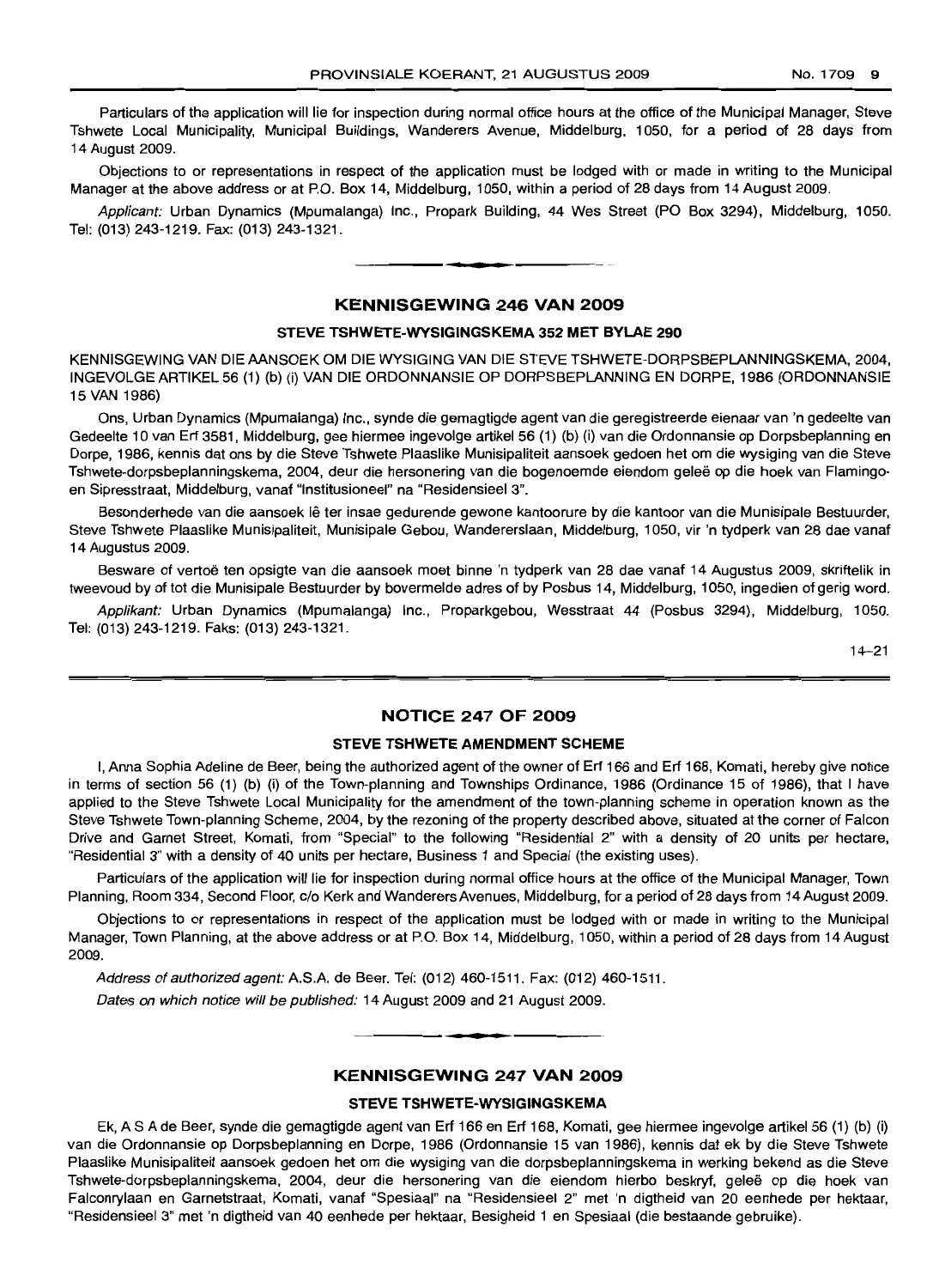Besonderhede van die aansoek lê ter insae gedurende gewone kantoorure by die kantoor van die Munisipale Bestuurder, Dorpsbeplanning, Kamer 334, Eerste Vloer, h/v Kerk- en Wanderersrylaan, Middelburg, vir 'n tydperk van 28 dae vanaf 14 Augustus 2009.

Besware teen of vertoë ten opsigte van die aansoek moet binne 'n tydperk van 28 dae vanaf 12 September 2007, skriftelik by of tot die Munisipale Bestuurder, Dorpsbeplanning, by bovermelde adres of by Posbus 14, Middelburg, 1050, ingedien of gerig word.

Adres van gemagtigde agent: A S A de Beer. Tel: (012) 460-1511. Faks: (012) 460-1511.

Datums waarop kennisgewing gepubliseer moet word: 14 Augustus 2009 en 21 Augustus 2009.

14-21

# NOTICE 248 OF 2009

### TRICHARDT AMENDMENT SCHEME 144

NOTICE OF APPLICATION FOR AMENDMENT OF TOWN-PLANNING SCHEME IN TERMS OF SECTION 56 (1) (b) (i) OF THE TOWN-PLANNING AND TOWNSHIPS ORDINANCE, 1986 (ORDINANCE 15 OF 1986)

I, Hendrik Lochner Susan, the authorised agent of the owner of Erven 345, 347 and 349, Trichardt, Registration Division IS, Province of Mpumalanga, hereby give notice in terms of section 56 (1) (b) (i) of the Town-planning and Townships Ordinance, 1986, that I have applied to the Govan Mbeki Municipality for the amendment of the town-planning scheme known as the Trichardt Town-planning Scheme, 1988, by the rezoning of the property described above, situated adjacent to each other in Van Schalkwyk Street, Trichardt, from "Residential 1" to "Commercial".

Particulars of the application will lie for inspection during normal office hours at the Municipal Manager, Govan Mbeki Municipality, Central Business Area, Secunda, 2302, for a period of 28 days from 14 August 2009.

Objections to or representations in respect of the application must be lodged with or made in writing to the Municipal Manager, Govan Mbeki Municipality, Private Bag X1017, Secunda, 2302, within a period of 28 days from 14 August 2009.

Address of agent: Reed & Partners Secunda, PO Box 985, Secunda, 2302. Tel: (017) 631-1394. Fax: (017) 631-1770.

# KENNISGEWING 248 VAN 2009

**•**

#### TRICHARDT-WYSIGINGSKEMA 144

KENNISGEWING VAN AANSOEK OM WYSIGING VAN DORPSBEPLANNINGSKEMA INGEVOLGE ARTIKEL 56 (1) (b) (i) VAN DIE ORDONNANSIE OP DORPSBEPLANNING EN DORPE, 1986 (ORDONNANSIE 15 VAN 1986)

Ek, Hendrik Lochner Susan, synde die gemagtigde agent van die eienaar van Erwe 345, 347 en 349, Trichardt, Registrasieafdeling IS, provinsie Mpumalanga, gee hiermee ingevolge artikel 56 (1) (b) (i) van die Ordonnansie op Dorpsbeplanning en Dorpe, 1986, kennis dat ek by die Govan Mbeki Munisipaliteit aansoek gedoen het om die wysiging van die dorpsbeplanningskema bekend as Trichardt-dorpsbeplanningskema, 1988, deur die hersonering van die eiendom hierbo beskryf, geles aangrensend aan mekaar in Van Schalkwykstraat, Trichardt, van "Residensieel 1" na "Kommersieel".

Besonderhede van die aansoek lê ter insae gedurende gewone kantoorure by die kantoor van die Munisipale Bestuurder, Govan Mbeki Munisipaliteit, Sentrale Besigheidsarea, Secunda, 2302, vanaf 14 Augustus 2009.

Besware teen of vertoë ten opsigte van die aansoek moet binne 'n tydperk van 28 dae vanaf 14 Augustus 2009 skriftelik by of tot die Munisipale Bestuurder, Govan Mbeki Munisipaliteit, Privaatsak X1017, Secunda, 2302, gerig word.

Adres van die agent: Reed & Vennote Secunda, Posbus 985, Secunda, 2302. Tel: (017) 631-1394. Faks: (017) 631-1770.

14-21

### NOTICE 249 OF 2009

#### MARLOTH PARK AMENDMENT SCHEME No. 10

NOTICE OF APPLICATION FOR AMENDMENT OF TOWN-PLANNING IN TERMS OF SECTION 56 OF THE TOWN-PLANNING AND TOWNSHIPS ORDINANCE, 1986 (ORDINANCE 15 OF 1986)

I, Petrus Johannes van Dyk, attorney practicing in Komatipoort, being the authorized agent of the registered owner of Ert 171, Marloth Park Holiday Township, Registration Division JU, Province Mpumalanga, hereby give notice in terms of section 56 of the Town-planning and Townships Ordinance, 1986, that I have applied to the Town Council of Nkomazi for the amendment of the town-planning scheme known as Marloth Park Town-planning Scheme, 2000, by the rezoning of the abovementioned ert in Marloth Park Holiday Township from Residential 1 to Business 1 for the purpose of a guest house.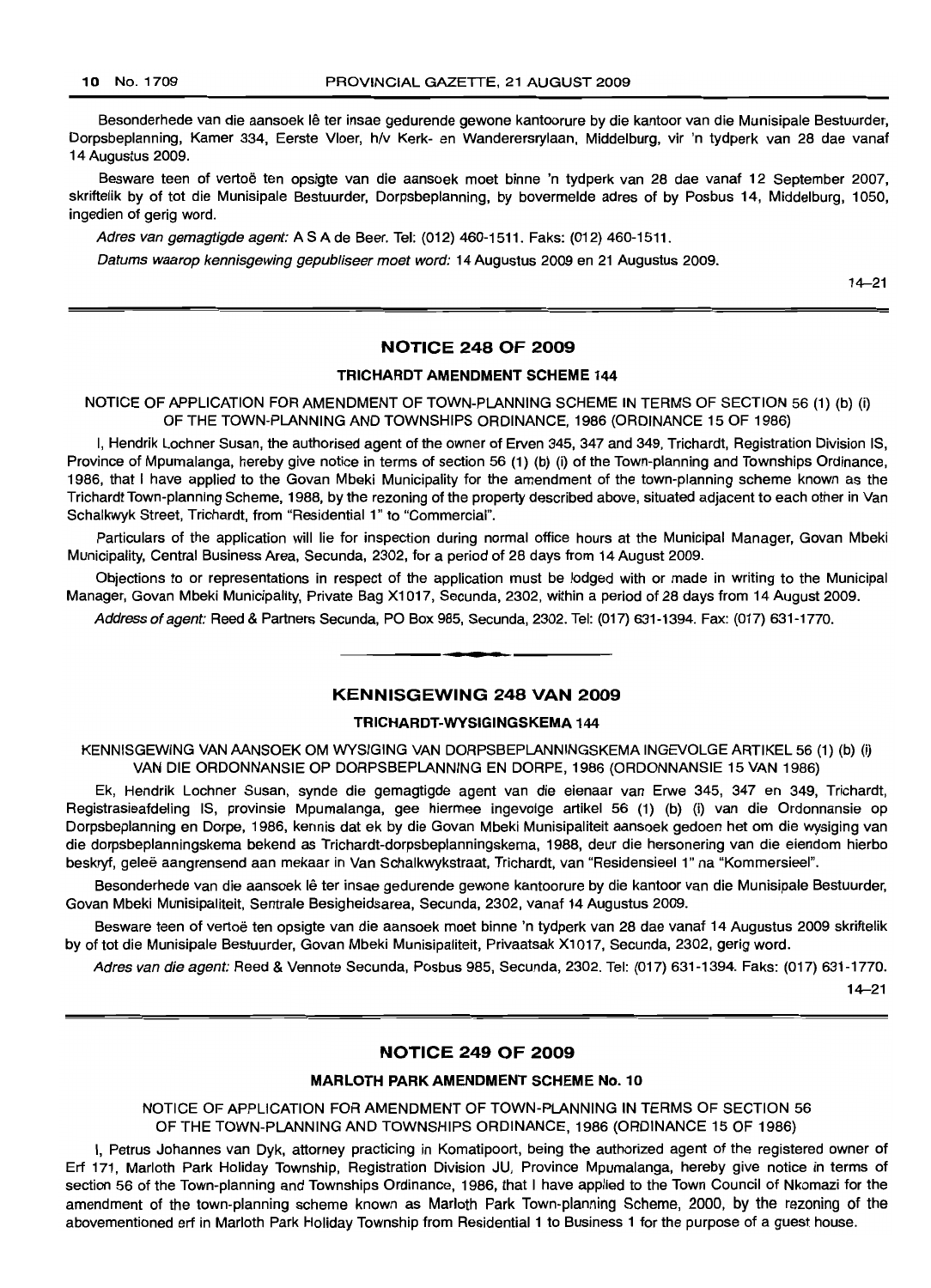Particulars of the application will lie for inspection during normal office hours at the office of the Municipal Manager, Nkomazi Municipality at Malelane Municipal Offices for a period of 28 days from 14 August 2009 (date of 1st publication of this notice).

Objections to or representations in respect of the application must be lodged in writing within 28 days from 14 August 2009 to the Municipal Manager of the above address or at Private Bag X101, Malelane, 1320.

Address of applicant: Piet van Dyk Incorporated, PO Box 240, 69 Rissik Street, Komatipoort, 1340. Tel: (013) 793-7315. Ref: PVD/HDJ/H00585.

# **• KENNISGEWING 249 VAN 2009**

#### MARLOTH **PARK-WYSIGINGSKEMA** NO.1 0

KENNISGEWING VAN AANSOEK OM WYSIGING VAN DORPSBEPLANNINGSKEMA INGEVOLGE ART/KEL 56 VAN DIE ORDONNANSIE OP DORPSBEPLANNING EN DORPE, 1986 (ORDONNANSIE 15 VAN 1986)

Ek, Petrus Johannes van Dyk, synde die gemagtigde agent van die eienaar van Erf 171, Marloth Park Vakansiedorp, Registrasieafdeling JU, provinsie Mpumalanga, gee hiermee ingevolge artikel 56 van die Ordonnansie op Dorpsbeplanning en Dorpe, 1986, kennis dat ek by die Nkomazi Plaaslike Munisipaliteit aansoek gedoen het om die wysiging van die dorpsbeplanningskema, bekend as Marloth Park-dorpsbeplanningskema, 2000, deur die hersonering van bovermelde erf gelee te Marloth Park Vakansiedorp vanaf Residensieel 1 na Besiqheid 1 vir doeleindes van die bedryf van 'n Gastehuis.

Besonderhede van die aansoek lê ter insae gedurende kantoorure by die Munisipale Bestuurder se kantore te Munisipale Kantore, Malelane, vir 'n tydperk van 28 dae vanaf 14 Augustus 2009 (die datum van die eerste publikasie van hierdie kennisgewing).

Besware teen of vertoë ten opsigte van die aansoek moet binne 'n tydperk van 28 dae vanaf 14 Augustus 2009 skriftelik by die Munisipale Bestuurder van Malelane by voorgenoemde adres of by Privaatsak Xl 01, Malelane, 1320, ingedien of gerig word.

Adres van gemagtigde agent: Piet van Dyk Ingelyf, Posbus 240, Rissikstraat 69, Komatipoort, 1340. Tel: (013) 793-7315. Verw: PVD/HDJ/H00585.

14-21

#### **NOTICE 250 OF 2009**

NOTICE OF APPLICATION FOR AMENDMENT OF TOWN·PLANNING SCHEME IN TERMS OF SECTION 56 (1) (b) (i) AND (ii) OF THE TOWN-PLANNING AND TOWNSHIPS ORDINANCE, 1986 (ORDINANCE 15 OF 1986)

#### **DELMAS AMENDMENT SCHEME** 19/2007

We, Terraplan Associates, being the authorised agent of the owner of Portion 5 of the farm Zonderfout 226 I.R., hereby give notice in terms of section 56 (1) (b) (i) and (ii) of the Town-planning and Townships Ordinance, 1986, that we have applied to the Delmas Local Municipality for the amendment of the town-planning scheme known as the Delmas Town-planning Scheme, 2007, by the rezoning of the above-mentioned erf, situated adjacent to the N12 Highway at the Groenfontein/Dryden intersection from "Commercial Aqriculture" for racing track for quad bikes/and off-road motor cycles covering an area of 5 ha, a showroom and workshop, offices, clubhouse, ablution facilities, social area, housing for permanent staff, gate and traffic control and parking area to "Commercial Aqrlculture" for racing track for quad bikes and motor cycles covering an area of 5 ha, a showroom and workshop, offices, clubhouse, ablution facilities, social area, housing for permanent staff, gate and traffic control and parking area, subject to certain restrictive measures.

Particulars of the application will lie for inspection during normal office hours at the office of the Municipal Manager, Room 2, c/o Samuel Road and Van der Walt Street, Delmas, for a period of 28 days from 14 August 2009.

Objections to or representations in respect of the application must be lodged with or made in writing to the Municipal Manager at the above address or at P.O. Box 6, Delmas, 2210, within a period of 28 days from 14 August 2009.

Address of agent: (HS1563), Terraplan Associates, PO Box 1903, Kempton Park, 1620.

# **• • KENNISGEWING 250 VAN 2009**

KENNISGEWING VAN AANSOEK OM WYSIGING VAN DORPSBEPLANNINGSKEMA INGEVOLGE ARTIKEL 56 (1) (b) (i) EN (ii) VAN DIE ORDONNANSIE OP DORPSBEPLANNING EN DORPE, 1986 (ORDONNANSIE 15 VAN 1986)

#### **DELMAS-WYSIGINGSKEMA** 19/2007

Ons, Terraplan Medewerkers, synde die gemagtigde agent van die eienaar van Gedeelte 5 van die plaas Zonderfout 226 I.R., gee hiermee ingevolge artikel 56 (1) (b) (i) en (ii) van die Ordonnansie op Dorpsbeplanning en Dorpe, 1986, kennis dat ons by die Delmas Plaaslike Munisipaliteit aansoek gedoen het om die wysiging van die dorpsbeplanningskema bekend as Delmasdorpsbeplanningskema, 2007, deur die hersonering van die eiendom hierbo beskryf, gelee ten suide van die N12-hoofweg by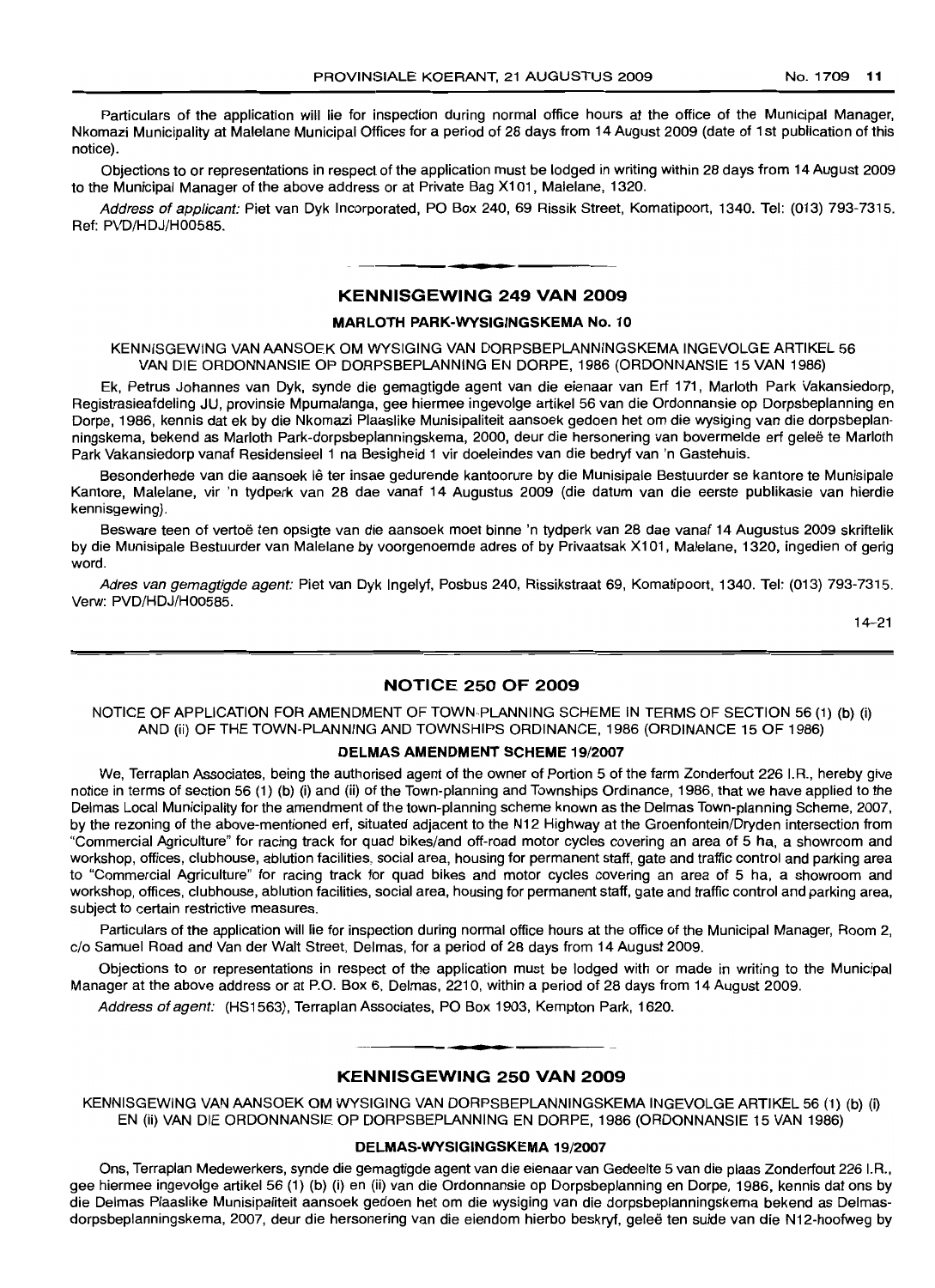die Groenfontein/Drydenkruising vanaf "Kommersiële Landbou" vir renbaan vir vierwielmotorfietse/en veldmotor-fietse wat 5 hektaar opneem, 'n vertoonlokaal en werkswinkel, kantore, klubhuis, toiletgeriewe, sosiale area, akkommodasie vir permanente personeel, hek- en verkeerbeheer en parkeerarea na "Kommersiële Landbou" vir renbaan vir vierwielmotorfietse en motorfietse wat 5 hektaar opneem, 'n vertoonlokaal en werkswinkel, kantore klubhuis, toiletgeriewe, sosiale area, akkommodasie vir permanente personeel, hek- en verkeerbeheer en parkeerarea, onderworpe aan sekere beperkende voorwaardes.

Besonderhede van die aansoek lê ter insae gedurende gewone kantoorure by die kantoor van die Munisipale Bestuurder, Kamer 2, h/v Samuelweg en Van der Waltstraat, Delmas, vir 'n tydperk van 28 dae vanaf 14 Augustus 2009.

Besware teen of vertoë ten opsigte van die aansoek moet binne 'n tydperk van 28 dae vanaf 14 Augustus 2009 skriftelik by of tot die Munisipale Bestuurder by bovermelde adres of by Posbus 6, Delmas, 2210, ingedien of gerig word.

Adres van agent: (HS1563), Terraplan Medewerkers, Posbus 1903, Kempton Park, 1620.

14-21

# **NOTICE 251 OF 2009**

NOTICE OF APPLICATION FOR THE AMENDMENT OF A TOWN-PLANNING SCHEME IN TERMS OF SECTION 56 (1) (b) (i) OF THE TOWN-PLANNING AND TOWNSHIPS ORDINANCE, 1986 (ORDINANCE 15 OF 1986)

### **NELSPRUIT AMENDMENT SCHEME** 231/95

We, Eliakim Development Projects, represented by Ms H Meintjes, being the authorised agent of the owner of the property, hereby gives notice in terms of section 56 (1) (b) (i) of the Town-planning and Townships Ordinance, 1986 (Ordinance 15 of 1986), that we have applied to the Mbombela Local Municipality for the amendment of the town-planning scheme known as Nelspruit Town-planning Scheme, 1989, by the rezoning of Erf 215, Sonheuwel Township, from "Residential 1" to "Residential 3" with an increase in the FAR as stipulated in the annexure.

Particulars of this application will lie for inspection during normal office hours at the office of the Town Planner: Technical Department, Room 252, Civic Centre, Nel Street, Mbombela Local Municipality, Nelspruit, for the period of 28 days from 14 August 2009.

Objections to or representations in respect of the application must be lodged with or made in writing and in duplicate to the Chief Town Planner, Mbombela Local Municipality, at the above address or at PO Box 45, Nelspruit, 1200, within a period of 28 days from 14 August 2009 (no later than 11 September 2009).

Address of applicant: Eliakim Development Project, PO Box 12271, Nelspruit, 1200. Tel: 082 871 1990. .**-.**

#### **KENNISGEWING 251 VAN 2009**

KENNISGEWING VAN AANSOEK OM WYSIGING VAN 'N DORPSBEPLANNINGSKEMA INGEVOLGE ARTIKEL 56 (1) (b) (i) VAN DIE ORDONNANSIE OP DORPSBEPLANNING EN DORPE, 1995 (ORDONNANSIE 15 VAN 1986)

#### **NELSPRUIT·WYSIGINGSKEMA** 231/95

Ons, Eliakim Ontwikkelings Projekte, verteenwoordig deur me. H Meintjes, synde die gemagtigde agent van die eienaar van die eiendom hieronder vermeld, gee hiermee ingevolge artikel 56 (1) (b) (i) van die Ordonnansie op Dorpsbeplanning en Dorpe, 1986 (Ordonnansie 15 van 1986), kennis dat ons by die Mbombela Plaaslike Munisipaliteit aansoek gedoen het om die wysiging van die dorpsbeplanningskema, bekend as Nelspruit-dorpsbeplanningskema, 1989, vir die hersonering van Erf 215, Sonheuwel Dorp, van "Residensieel 1" na "Residensieel 3" met 'n verhoogde VRV soos aangedui in die bylae.

Besonderhede van bogenoemde aansoek Ie ter insae gedurende gewone kantoorure by die Stadsbeplanner: Tegniese Dienste, Kamer 252, Burgersentrum, Nelstraat, Nelspruit, Mbombela Plaaslike Munisipaliteit, vir 'n tydperk van 28 dae vanaf 14 Augustus 2009.

Besware teen of vertoe ten opsigte van die aansoek moet binne 'n tydperk van 28 dae vanaf 14 Augustus 2009 (nie later as 11 September 2009), skriftelik en in tweevoud by die Stadsbeplanner: Tegniese Dienste by die bovermelde adres of aan die Hoof Stadsbeplanner: Tegniese Dienste, Mbombela Plaaslike Munisipaliteit, Posbus 45, Nelspruit, 1200, ingedien of gerig word.

Adres van applikant: Eliakim Ontwikkelings Projekte, Posbus 12271, Nelspruit, 1200. Tel: 082 871 1990.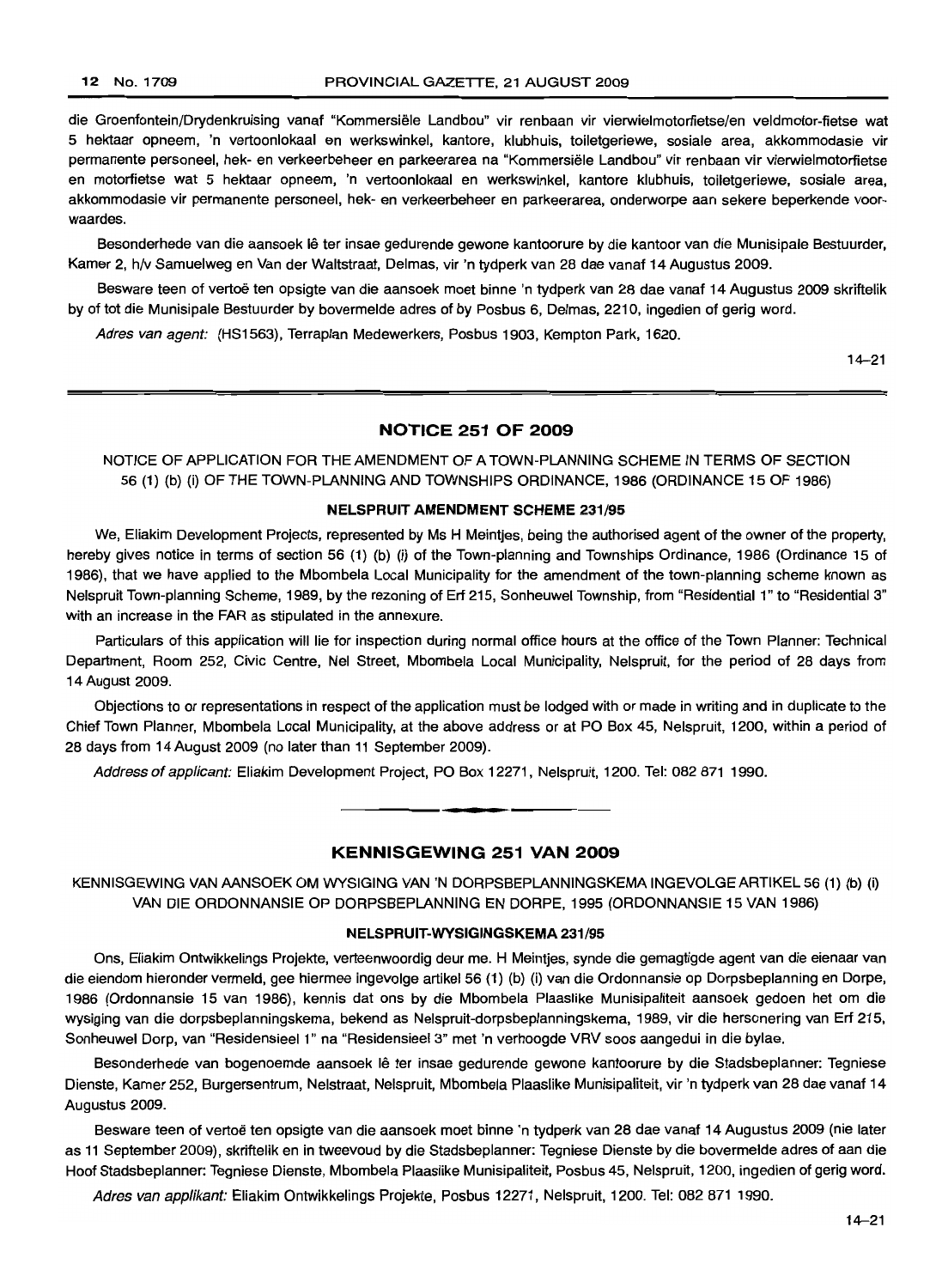# NOTICE 253 OF 2009

#### NOTICE OF MARLOTH PARK AMENDMENT SCHEME No. 11

#### NOTICE OF APPLICATION OF AMENDMENT OF TOWN-PLANNING SCHEME IN TERMS OF SECTION 56 OF THE TOWN-PLANNING AND TOWNSHIPS ORDINANCE, 1986 (ORDINANCE 15 OF 1986)

I, Petrus Johannes van Dyk, Attorney practicing in Komatipoort, being the authorised agent of the registered owner of Erven 2229, 2231, 2232, 2233 & 2236, Marloth Park Holiday Township, Registration Division JU, Province of Mpumalanga, hereby give notice in terms of section 56 of the Town-planning and Townships Ordinance, 1986, that I have applied to the Town Council of Nkomazi for the amendment of the town-planning scheme known as Marloth Park Town-planning Scheme, 2000, by the rezoning of the above-mentioned erven in Marloth Park Holiday Township, from Residential 1 to Business 1 for the purpose of a lodge.

Particulars of the application will lie for inspection during normal office hours at the office of the Municipal Manager, Nkomazi Municipality at Malelane Municipal Offices, for a period of 28 days from 21 August 2009 (date of 1st publication of this notice).

Objections to or representations in respect of the application must be lodged in writing within 28 days from 21 August 2009 to the Municipal Manager at the above address or at Private Bag X101, Malelane, 1320.

Address of applicant: Piet van Dyk Incorporated, P.O. Box 240, 69 Rissik Street, Komatipoort, 1340. Tel. (013) 793-7315. (Ref: PVD/HDJ/P00426.) **-.**

### KENNISGEWING 253 VAN 2009

### KENNISGEWING VAN MARLOTH PARK-WYSIGINGSKEMA No. 11

KENNISGEWING VAN AANSOEK OM WYSIGING VAN DORPSBEPLANNINGSKEMA INGEVOLGE ARTIKEL 56 VAN DIE ORDONNANSIE OP DORPSBEPLANNING EN DORPE, 1986 (ORDONNANSIE 15 VAN 1986)

Ek, Petrus Johannes van Dyk, synde die qemaqtiqde agent van die eienaar van Erwe 2229, 2231, 2232, 2233 & 2236, Marloth Park Vakansiedorp, Registrasie Afdeling JU, Provinsie Mpumalanga, gee hiermee ingevolge artikel 56 van die Ordonnansie op Dorpsbeplanning en Dorpe, 1986, kennis dat ek by die Nkomazi Munisipaliteit aansoek gedoen het om die wysiging van die dorpsbeplanningskema bekend as Marloth Park-dorpsbeplanningskema, 2000, deur die hersonering van bovermelde erwe gelee te Marloth Park Vakansiedorp, vanaf Residensieel 1 na Besigheid 1 vir doeleindes van die bedryf van 'n lodge.

Besonderhede van die aansoek lê ter insae gedurende kantoorure by die Munisipale Bestuurder se kantore te Munisipale Kantore, Malelane, vir 'n tydperk van 28 dae vanaf 21 Augustus 2009 (die datum van die eerste publikasie van hierdie kennisgewing).

Besware teen of vertoë ten opsigte van die aansoek moet binne 'n tydperk van 28 dae vanaf 21 Augustus 2009 skriftelik by die Munisipale Bestuurder van Malelane by voorqenoernde adres of by Privaatsak X101, Malelane, 1320, ingedien of gerig word.

Adres van gemagtigde agent: Piet van Dyk Ingelyf, Posbus 240, Rissikstraat 69, Komatipoort, 1340. Tel: (013) 793-7315. (Verw: PVD/HDJ/P00426.)

 $21 - 28$ 

# NOTICE 254 OF 2009

SCHEDULE 8

[Regulation 11 (2)]

NOTICE OF APPLICATION FOR AMENDMENT OF TOWN-PLANNING SCHEME IN TERMS OF SECTION 56 (1) (b) (i) OF THE TOWN-PLANNING AND TOWNSHIPS ORDINANCE, 1986 (ORDINANCE 15 OF 1986)

### STEVE TSHWETE TOWN-PL.ANNING SCHEME, 2004: AMENDMENT SCHEME No. 354

I, Thomas Philippus Ie Roux, being the authorised agent of the owner of the Remainder of Erf 624, Hendrina, hereby give notice in terms of section 56 (1) (b) (i) of the Town-planning and Townships Ordinance, 1986, that I have applied to the Steve Tshwete Municipality for the amendment of the town-planning scheme known as Steve Tshwete Town-planning Scheme, 2004, for the rezoning of the property described above situated at Viljoen Street from "Residential 1" to "Residential 3".

Particulars of the application will lie for inspection during normal office hours at the office of the Municipal Manager: Steve Tshwete Municipality, corner of Church and Wanderers Streets, Middelburg, for the period of 28 days from 21 August 2009.

Objections to or representations in respect of the application must be lodged with or made in writing to the Municipal Manager at the above address or at P.O. Box 14, Middelburg, 1050, within a period of 28 days from 21 August 2009.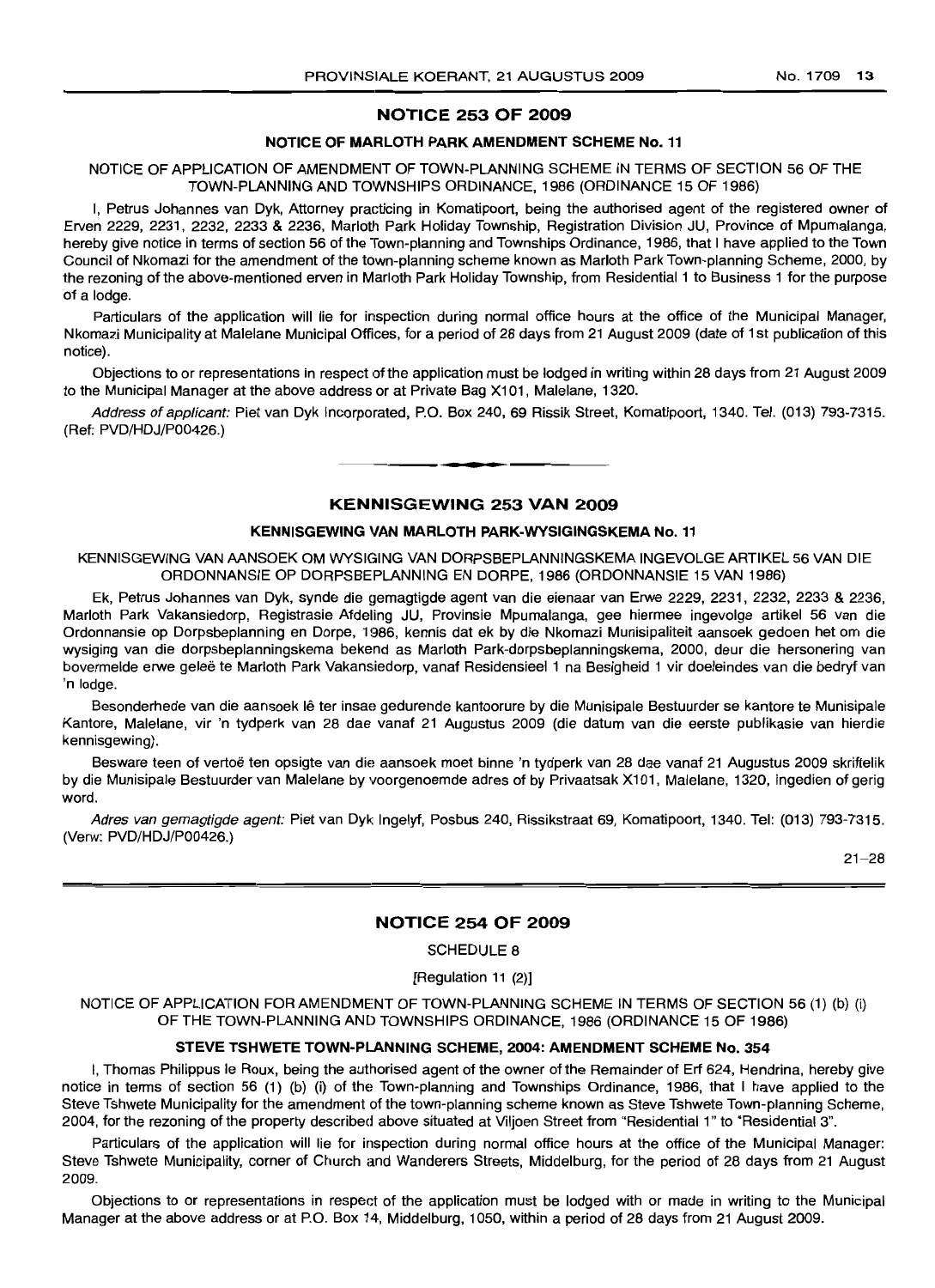#### **KENNISGEWING 254 VAN 2009**

BYLAE 8

[Regulasie 11 (2)]

KENNISGEWING VAN AANSOEK OM WYSIGING VAN DORPSBEPLANNINGSKEMA INGEVOLGE ARTIKEL 56 (1) (b) (i) VAN DIE ORDONNANSIE OP DORPSBEPLANNING EN DORPE, 1986 (ORDONNANSIE 15 VAN 1986)

#### **STEVE TSHWETE-DORPSBEPLANNINGSKEMA,** 2004: **WYSIGINGSKEMA** No. 354

Ek, Thomas Philippus Ie Roux, synde die gemagtigde agent van die eienaar van die Restant van Erf 624, Hendrina, gee hiermee ingevolge artikel 56 (1) (b) (i) van die Ordonnansie op Dorpsbeplanning en Dorpe, 1986, kennis dat ek by die Steve Tshwete Munisipaliteit aansoek gedoen het om die wysiging van die dorpsbeplanningskema bekend as Steve Tshwete Dorpsbeplanningskema, 2004, deur die hersonering van die eiendom hierbo beskryf, gelee te Viljoenstraat vanaf "ResidensieeI1" na "ResidensieeI3".

Besonderhede van die aansoek lê ter insae gedurende gewone kantoorure by die kantoor van die Munisipale Bestuurder: Steve Tshwete Munisipaliteit, hoek van Kerk- en Wanderersstraat, 28 dae vanaf 21 Augustus 2009.

Besware teen of vertoe ten opsigte van die aansoek moet binne 'n tydperk van 28 dae vanaf 21 Augustus 2009 skriftelik by of tot die Munisipale Bestuurder by die bovermelde adres of by Steve Tshwete Munisipaliteit, Posbus 14, Middelburg, 1050, ingedien of gerig word.

 $21 - 28$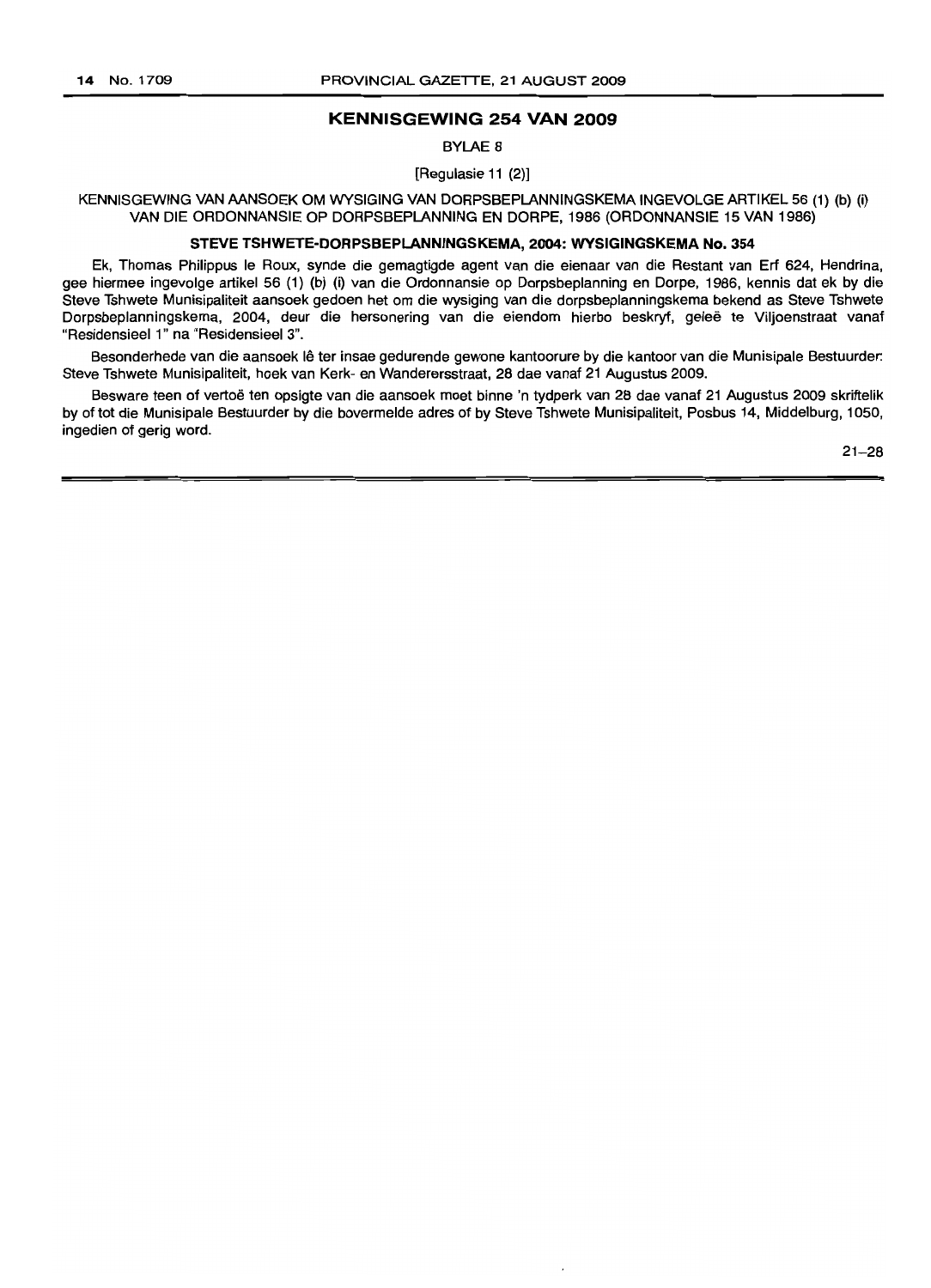# **NOTICE 255 OF 2009**

### **NOTICE OF LAND DEVELOPMENT APPLICATION**

# **(Regulation 21 (10) of the Development Facilitation Regulations in terms of the Development Facilitation Act, 1995)**

D J Williams Trust herein represented by Navarre de Villiers, have lodged an application in terms of the Development Facilitation Act, 1995 (Act 67 of 1995) for the establishment of a Land Development Area on a portion of the Farm Scotston 587 Registration Division JT Mpumalanga.

The application includes the following:

- The subdivision of the farm Scotston 587JT into a portion of approximately 230 hectares and a remaining extent of approximately 500 hectares.
- The subdivision of the 230 ha portion marked B on the attached diagram into 30 subdivisions measuring approximately 1 hectare each and a Remaining Portion of approximately 200 hectares and the establishment of a Land Development Area on the said portion B.
- The removal of certain conditions and servitudes from the relevant Title Deeds.
- The suspension of the application of the laws appertaining to the subdivision of land (Act 70 of 1970).
- The suspension of any provisions of the Municipal Systems Act and/or the amendment of the Spatial Development Framework of Umjindini.

The relevant plan(s), document(s), and information are available for inspection at the office of the Designated Officer, Mpumalanga Development Tribunal, 50 Murray Street, Nelspruit, for a period of 21 days from 7<sup>th</sup> August 2009.

The application will be considered at a Tribunal Hearing to be held at 18 Jones Street Nelspruit on the 22<sup>nd</sup> October 2009 at 09H00 and the pre-hearing conference will be held at 18 Jones Street, Nelspruit on the 8<sup>th</sup> October 2009 at 09H00.

Any person having an interest in the application should please note:

- $\mathbf{1}$ You may within a period of 21 days from the date of the first publication of this notice, provide the designated officer with your written objections or representations, or
- 2. If your comments constitute an objection to any aspect of the land development application, you or your representative must appear in person before the Tribunal on the dates mention above.

Any written objection or representation must be delivered to the Designated Officer, Ms Refilwe Motaung, Mpumalanga Development Tribunal, 50 Murray Street, Nelspruit, or Private Bag X11219, Nelspruit, 1200, quoting Reference Number **MDT13/02/09/01/SCOTSTON RESIDENTIAL ESTATE**

You may contact the Designated Officer if you have any enquiries on telephone (013) 766 6314 & fax 0137668247.

Land Development Applicant:

Navarre de Villiers P O Box 10007, Nelspruit 1200 Cell: 083 626 4702; Fax 086 550 6243; email: navarre@naturenet.co.za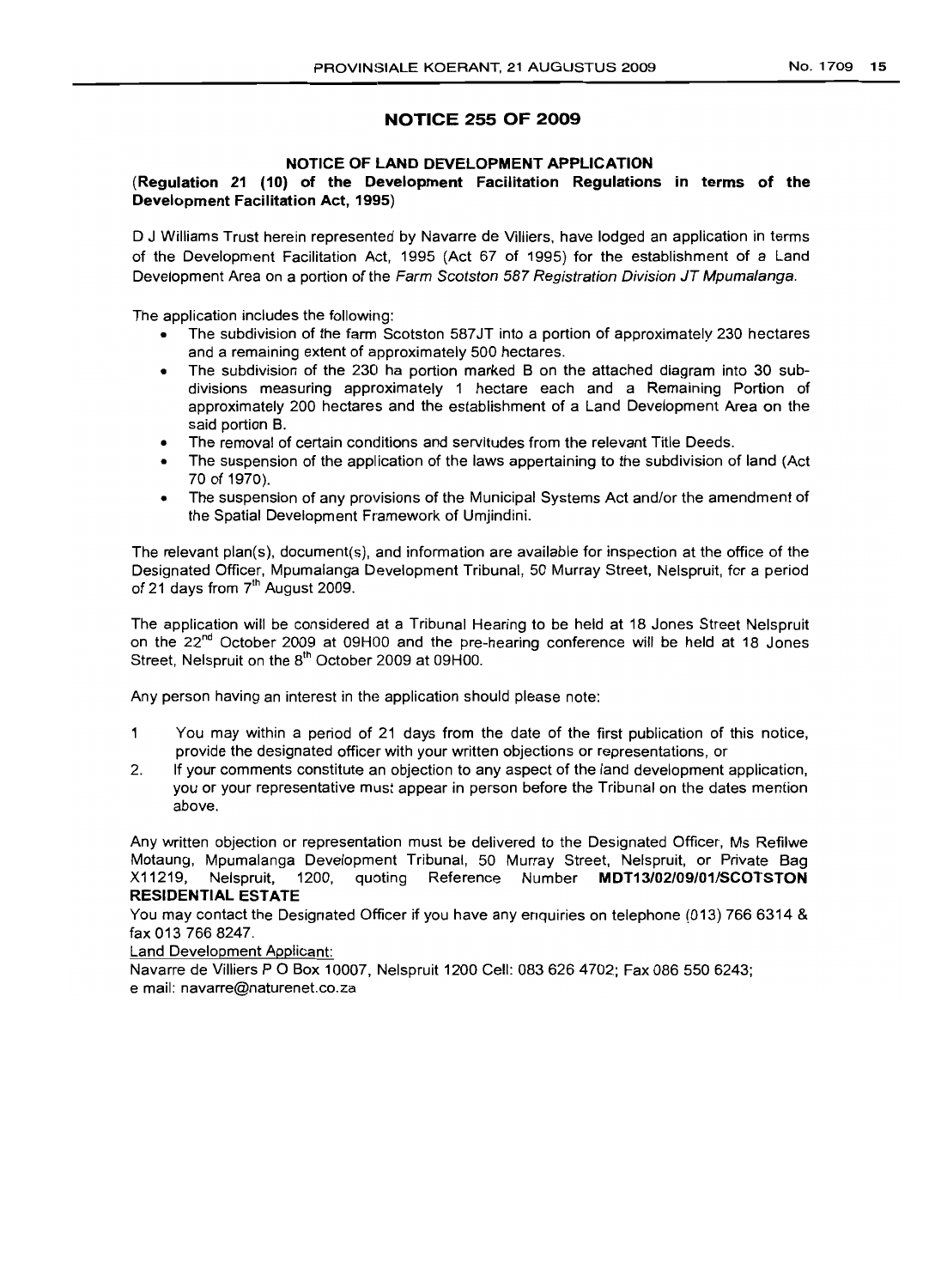# **NOTICE 255 OF 2009**

# **SATISO SESICELO SEKUTFUTFUKISWA KWENDZAWO [Regulation 21(10) we Development Facilitation Regulations in terms of the DFA, 1995]**

i-D J Williams Trust lemelwe u-Navarre de Villiers, bafake sicelo ngekweMtsetfo sisekelo lobukene netekutfutfukisa -Development Facilitation Act, 1995 (Act 67 of 1995) sekutfutfukiswa kwendzawo kuyineenye yelipulazi i-Seotston 587 JT eMpumalanga.

Lesicelo sifaka ekhatsi lekulandzelako:

- Lokusikwa yelipulazi i-Scotston 587 JT kube incenye lelinganiswa netinsimu letingu 230, kube nencenye lesele lelinganiswa netinsimu letingu 500.
- Lokusikwa kwalencenye lesikiwe lelinganiswa netinsimu letingu 230 lekhonjwa nga-B kulemdvwebo lophakatsi kulesicelo kube tincenye letingu 30 leticishe tilinganiswa lipulazi lelodvwa ngayinye, kuphindze kube nencenye lesele lecishe ilinganiswa netinsimu letingu 200, kuphindze kube nekutfutfukiswa kwenzawo kulencenye 8.
- Lokukhishwa kwetimotsite netimvume tekusebentisa kwemhlaba kule-tayitela lefanele.
- Lokulengiswa kwemibandzela kwemtsetfo lemayelana nekusikwa kwemhlaba (Act 70 of 1970).
- Lokulengiswa kwanobe ngitiphi temfuno te-Municipal Systems Act ne/nobe kuguqulwa kwe Spatial Development Framework yase- Umjindini.

Lokuphatselene nemidvwebo yekwakha, mibhalo lesemtsetfweni nemininingwane kuyatfolakala eHhovisi leSikhulu lesigcotshiwe, Mpumalanga Development Tribunal, ku 50 Murray Street, eNaspoti, sikhatsi lesilinganiselwa emalangeni langemashumi lamabili nakunye (21) kusukela ngamhlaka 7 August 2009.

Sicelo sitawucubungulwa kuTribunal Hearing letawubanjelwa ku18 Jones Street, eNaspoti ngamhlaka 27 October 2009 nga 09hOO, Kulalelwa phambilini kwalesicelo kutawubanjelwa ku18 Jones Street, eNaspoti ngamhlaka 8 October 2009, nga 09hOO.

Noma ngubani lonenshisekelo ngalesicelo kumele ati loku lokulandzelako:

1. Uvumelekile kungakapheli emalanga langemashumi lamabili nakunye (21) kusukela ekuphumeni kwalesicelo, kuniketa SiKhulu LesiGcotshiwe lokubhaliwe macondzana nekuphikisana nobe mibono, nobe

2.Uma umbono wakho unekuphikisana naloko lokuhlongotwako mayelana nekutfutfukisa kwalomhlaba kumelo uvele wena matfupha nobe loyolokumele ekulalelweni phambilini kwe-Tribunal kulelilanga lelingetulu lelibekiwe.

Noma yini lebhaliwe lephikisana nobe lephawula ngalokulokuhlongotwako ingatfunyelwa kuSiKhulu lesiGcotshiwe, Ms Refilwe Motuang, Mpumalaga Development Tribunal, ku50 Murray Street, eNaspoti, nobe kuPrivate Bag X11219, Nelspruit, 1200, uphindze lenombolo lenikiwe **MDT 13/02/09/01/SCOTSTON RESIDENTIAL ESTATE.** Ungatsintzana neSikhulu lesiGcotshiwe uma unemibuto kulicingo (013) 766 6314 ufekise ku 013 766 8247.

Lofake Sicelo Sekutfutfukisa

Navarre de Villiers

P. 0 Box 10007, Nelspruit 1200 Cell: 083 626 4702; ifekisi 086 550 6243 E-mail: navarre@naturenet.co.za.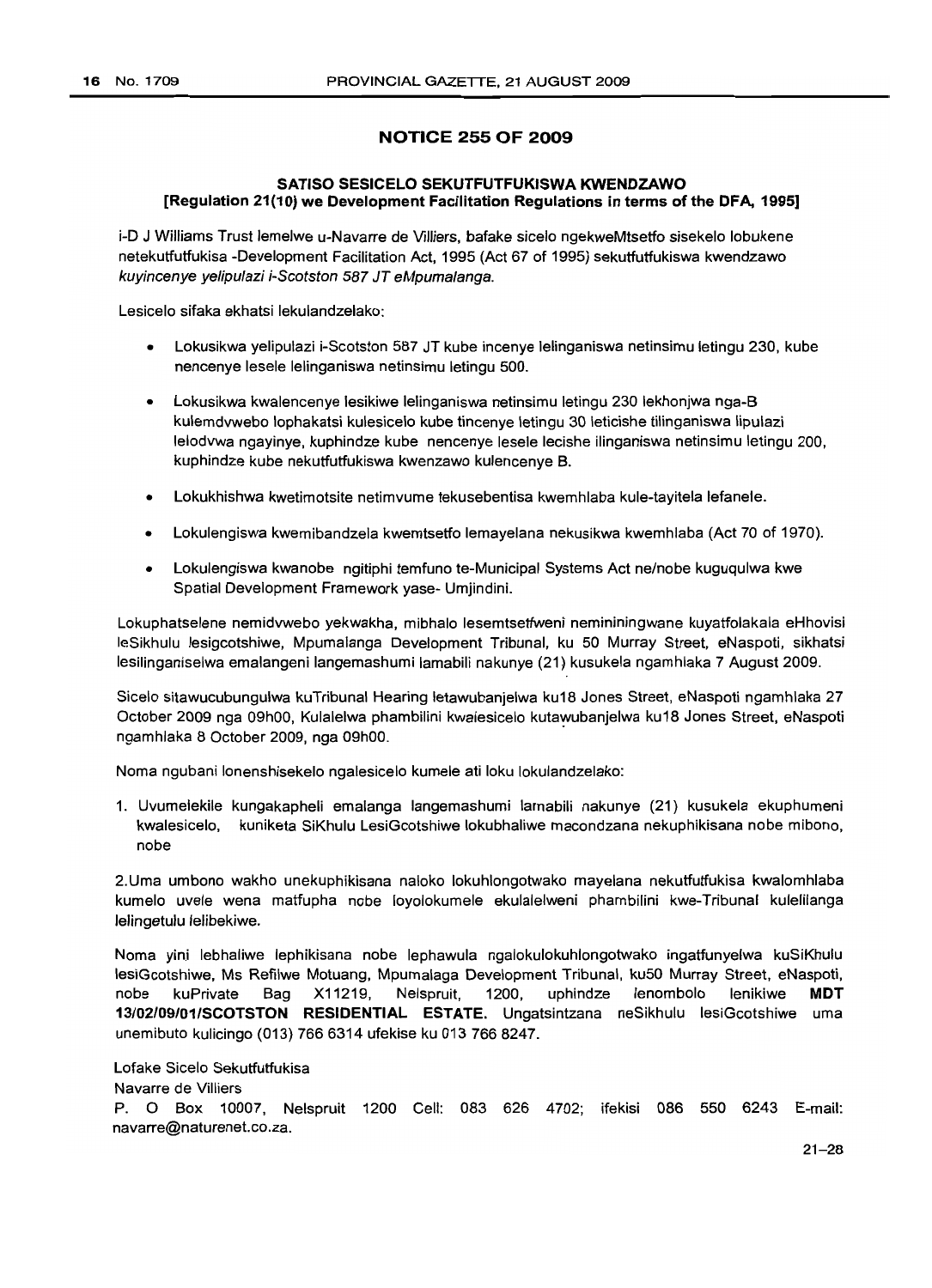# **NOTICE 256 OF 2009**

#### **NOTICE OF ILAND DEVELOPMENT APPLICATION**

### **(Regulation 21 (10) of the Development Facilitation Regulations in terms of the Development Facilitation Act, 1995)**

Kudu Ranch Share Block Ltd herein represented by Navarre de Villiers, have lodged an application in terms of the Development Facilitation Act, 1995 (Act 67 of 1995) for the establishment of a Land Development Area on the following properties:

Remaining extent of the farm Nooitgedacht No. 392KT measuring 2704,6166 Ha; Portion 7 of the farm Leidenburg. 28JT; and a portion of the Remaining Extent of the farm Kudu Ranch Extension No 16JT.

The application includes the following:

- The subdivision of the Remaining Extent of the farm Nooitgedacht 392KT into 93 subdivisions of approximately 1 hectare each; 1 subdivision of approximately 6 hectares; 1 subdivision of approximately 1500 square meters and a Remaining Extent.
- The Subdivision of Portion '7 of the farm Leidenburg 28JT into 5 subdivisions of approximately 3000 square meters each; 1 subdivision of approximately 1 hectare and a remaining extent of the balance of the land.
- The Subdivision of the Remaining Extent of the farm Kudu Ranch Extension 16JT into a portion measuring approximately 3,5 hectares; a portion measuring approximately 2500 square meters and a remaining extent.
- To establish a Land Development area with a Rural Residential zoning on the Remaining Extent of Portion 1 of the farm Nooitgedacht No 392KT and Portion 7 of the farm Leidenburg No 28JT and a portion of the Remaining extent of the farm Kudu Ranch Extension No 16JT measuring approximately 2500 square meters.
- An exemption from being required to submit a Scoping Report.
- Cancellation of the Public Resort Rights.
- The removal of certain conditions and servitudes from the relevant Title Deeds,
- The suspension of the application of the laws appertaining to the subdivision of land (Act 70 of 1970).
- The suspension of any provisions of the Municipal Systems Act and/or the amendment of the Spatial Development Framework of Thaba Chweu.

The relevant plan(s), document(s), and information are available for inspection at the office of the Designated Officer, Mpumalanga Development Tribunal, 50 Murray Street, Nelspruit, for a period of 21 days from 21<sup>st</sup> August 2009.

The application will be considered at a Tribunal Hearing to be held at Thaba Chweu Municipal Building, Lydenburg on the 28<sup>th</sup> October 2009 and the pre-hearing conference will be held at 18 Jones Street, Nelspruit on 14<sup>th</sup> October 2009 at 09H00.

Any person having an interest in the application should please note:

- 1 You may within a period of 21 days from the date of the first publication of this notice, provide the designated officer with your written objections or representations. or
- 2. If your comments constitute an objection to any aspect of the land development application, you or your representative must appear in person before the Tribunal on the dates mention above.

Any written objection or representation must be delivered to the Designated Officer, Ms Refilwe Motaung, Mpumalanga Development Tribunal, 50 Murray Street, Nelspruit, or Private Bag X11219, Nelspruit, 1200, quoting Reference Number **MDT06/12/07/02/KUDU RANCH/390**

You may contact the Designated Officer if you have any enquiries on telephone telephone (013) 7666314 & fax 0137668247.

Land Development Applicant:

Navarre de Villiers P O Box 10007, Nelspruit 1200 Cell: 083 626 4702; Fax 086 550 6243; email: navarre@naturenet.co.za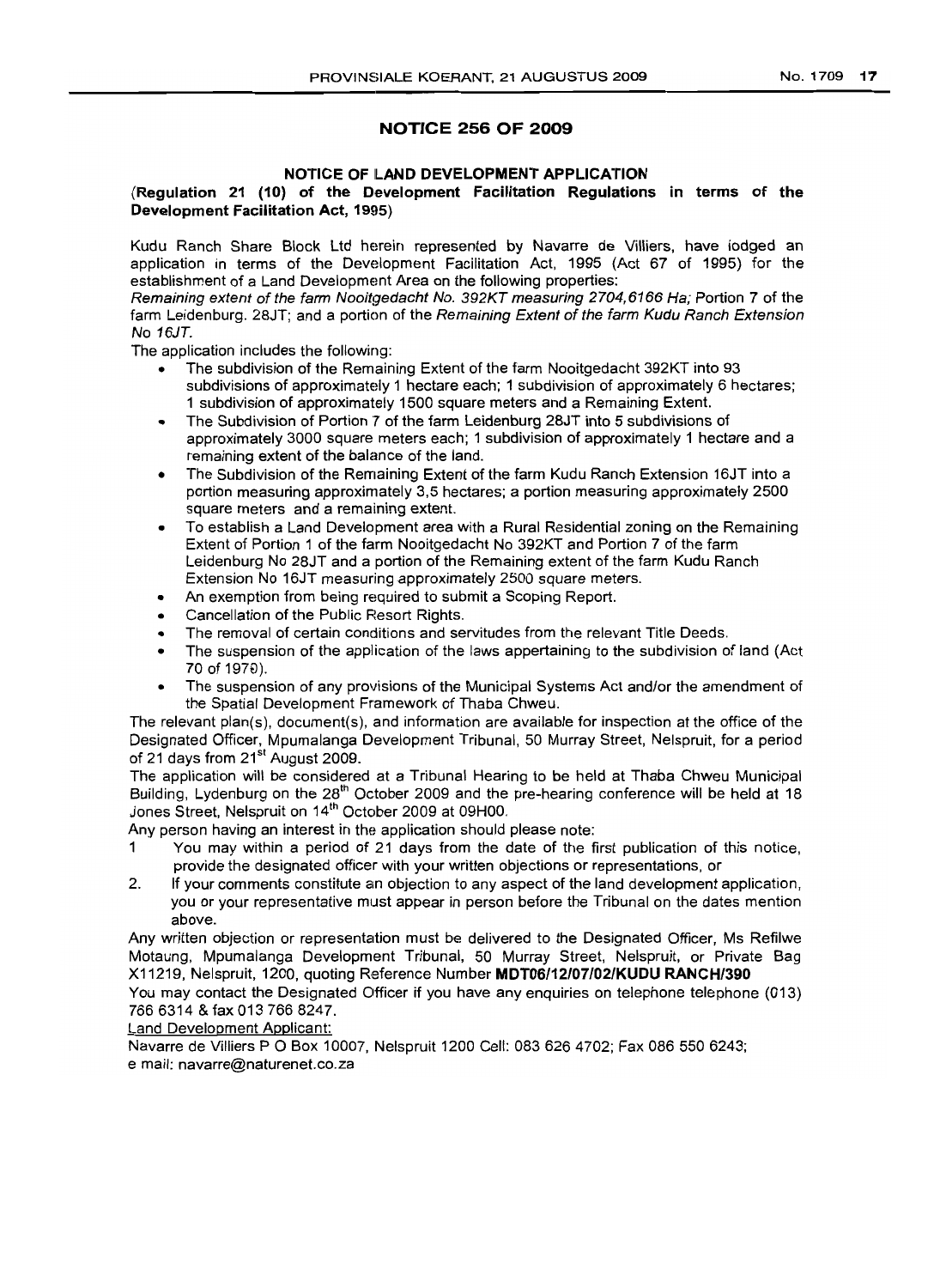# **NOTICE 256 OF 2009**

# **SATISO SESICELO SEKUTFUTFUKISWA KWENDZAWO [Regulation 21(10) we Development Facilitation Regulations in terms of the DFA, 1995]**

i-Kudu Ranch Share Block Ltd leme/we u-Navarre de Villiers, bafake sicelo ngekweMtsetfo sisekelo lobukene netekutfutfukisa -Development Facilitation Act, 1995 (Act 67 of 1995) sekutfutfukiswa kwendzawo kuletindzawo letilandzelako:

Incenye lesele yelipulazi i-Nooitgedacht 392 KT lelinganiswa netinsimu letingu 2704, 6166 ngebukhulu bendzawo; Incenye 7 yelipulazi i- Leidenburg 28 JT; nencenye lesele yelipulazi i-Kudu Ranch Extension 16 JT.

Lesicelo sifaka ekhatsi lekulandzelako:

- Lokusikwa kwalencenye lesele yelipulazi i-Nooitgedacht 392 KT kube tincenye letingu 93 leticishe tilinganiswa nensimu leyodvwa ngayinye; kube nencenye leyodvwa lecishe ilinganiswa netinsimu letingu-6; kube nencenye leyodywa lecishe ilinganiswa 1500 ngebukhulu bendzawo ( $m<sup>2</sup>$ ), kube nencenye lesele.
- Lokusikwa kwencenye 7 yelipulazi i-Leidenburg 28 JT kube tincenye letingu 5 leticishe tilinganiswa 3000 ngebukhulu bendzawo (m<sup>2</sup>) ngayinye; Incenye leyodvwa lecishe ilinganiswa nensimu leyodvwa, kube nencenye lesele kulencenye lesikiwe.
- Lokusikwa kwalencenye lesele yelipulazi i-Kudu Ranch Extension 16 JT kube incenye lecishe ilinganiswa tinsimu letingu-3,5; Incenye lecishe ilinganiswa 2500 ngebukhulu bendzawo  $(m^2)$ , kube nencenye lesele.
- Kutfutfukiswa kwenzawo letofakwa ekhatsi indzawo yokuhlala lesemaphandleni kulencenye lesele kuncenye 1 yelipulazi i-Nooitgedacht 392 KT, nencenye 7 yelipulazi i-Leidenburg 28 JT, nencenye yencenye lesele yelipulazi i-Kudu Ranch Extension 16 JT lecishe i1inganiswa 2500 ngebukhulu bendzawo (m<sup>2</sup>).
- Kuvunyelwa kungafaki i-Scoping Report.
- Kucishwa kwemalungelo e-Public Resort.
- Lokukhishwa kwetimotsite netimvume tekusebentisa kwemhlaba kule-tayitela lefanele.
- Lokulengiswa kwemibandzela kwemtsetfo lemayelana nekusikwa kwemhlaba (Act 70 of 1970).
- Lokulengiswa kwanobe ngitiphi temfuno te-Municipal Systems Act ne/nobe kuguqulwa kwe Spatial Development Framework yase- Thaba Chweu.

Lokuphatselene nemidvwebo yekwakha, mibhalo lesemtsetfweni nemininingwane kuyatfolakala eHhovisi leSikhulu lesigcotshiwe, Mpumalanga Development Tribunal, ku 50 Murray Street, eNaspoti, sikhatsi lesilinganiselwa emalangeni langemashumi lamabili nakunye (21) kusukela ngamhlaka 21 August 2009.

Sicelo sitawucubungulwa kuTribunal Hearing letawubanjelwa eThaba Chweu Municipal Building, eLydenburg ngamhlaka 28 October 2009 nga 09hOO, Kulalelwa phambilini kwalesicelo kutawubanjelwa ku18 Jones Street, eNaspoti ngamhlaka 14 October 2009, nga 09hOO.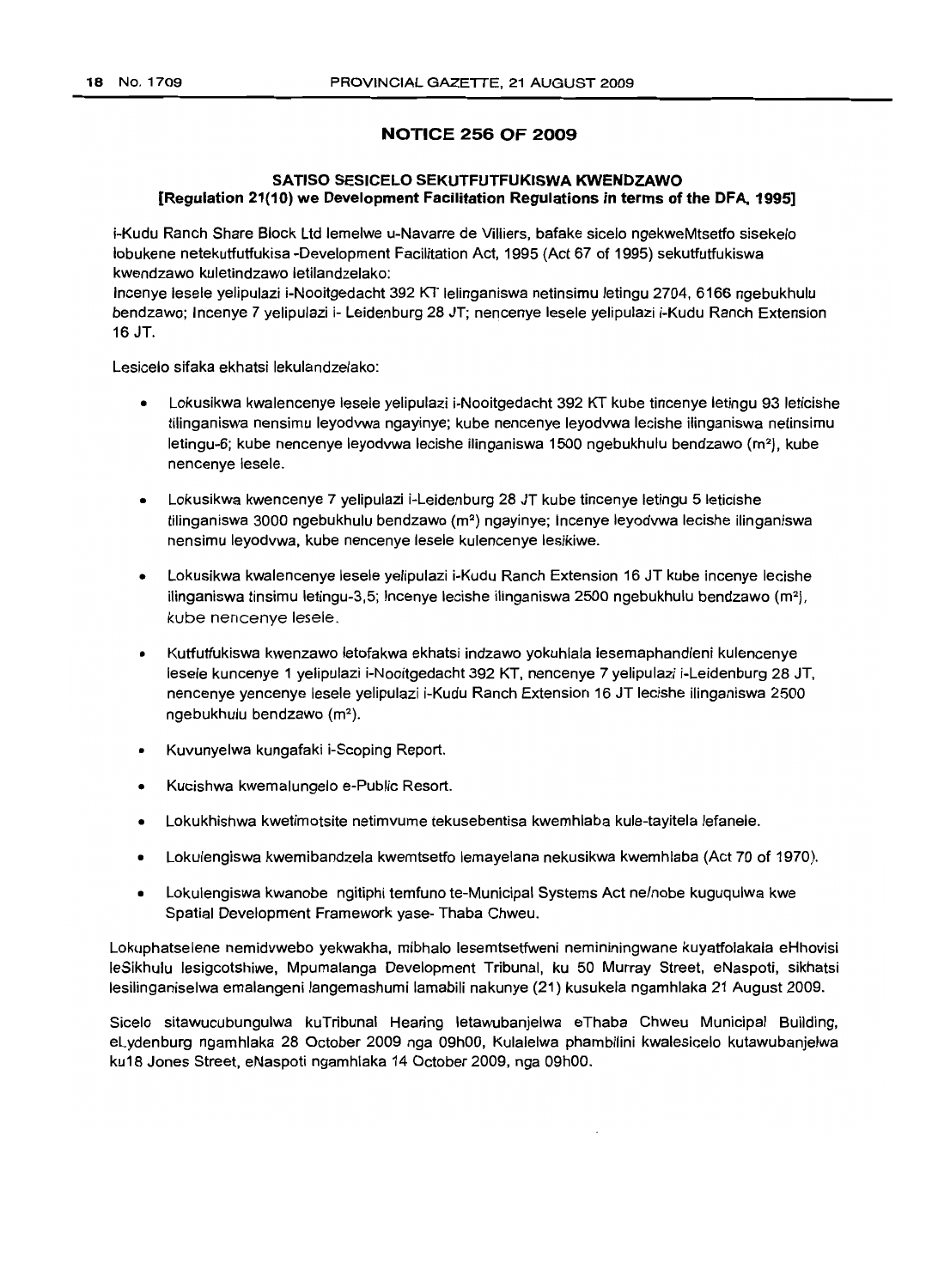Noma ngubani lonenshisekelo ngalesicelo kumele ati loku lokulandzelako:

1. Uvumelekile kungakapheli emalanga langemashumi lamabili nakunye (21) kusukela ekuphumeni kwalesicelo, kuniketa SiKhulu LesiGcotshiwe lokubhaliwe macondzana nekuphikisana nobe mibono, nobe

2. Uma umbono wakho unekuphikisana naloko lokuhlongotwako mayelana nekutfutfukisa kwalomhlaba kumelo uvele wena matfupha nobe loyolokumele ekulalelweni phambilini kwe-Tribunal kulelilanga lelingetulu lelibekiwe.

Noma yini lebhaliwe lephikisana nobe lephawula ngalokulokuhlongotwako ingatfunyelwa kuSiKhulu lesiGcotshiwe, Ms Refilwe Motuang, Mpumalaga Development Tribunal, ku50 Murray Street. eNaspoti, nobe kuPrivate Bag X11219, Nelspruit, 1200, uphindze lenombolo lenikiwe **MDT 06/12/07/02/KUDU RANCH/390.** Ungatsintzana neSikhulu lesiGcotshiwe uma unemibuto kulicingo (013) 766 6314 ufekise ku 013 766 8247.

Lofake Sicelo Sekutfutfukisa Navarre de Villiers P. O Box 10007, Nelspruit 1200 Cell: 083 626 4702; ifekisi 086 550 6243 E-mail: navarre@naturenet.co.za.

21-28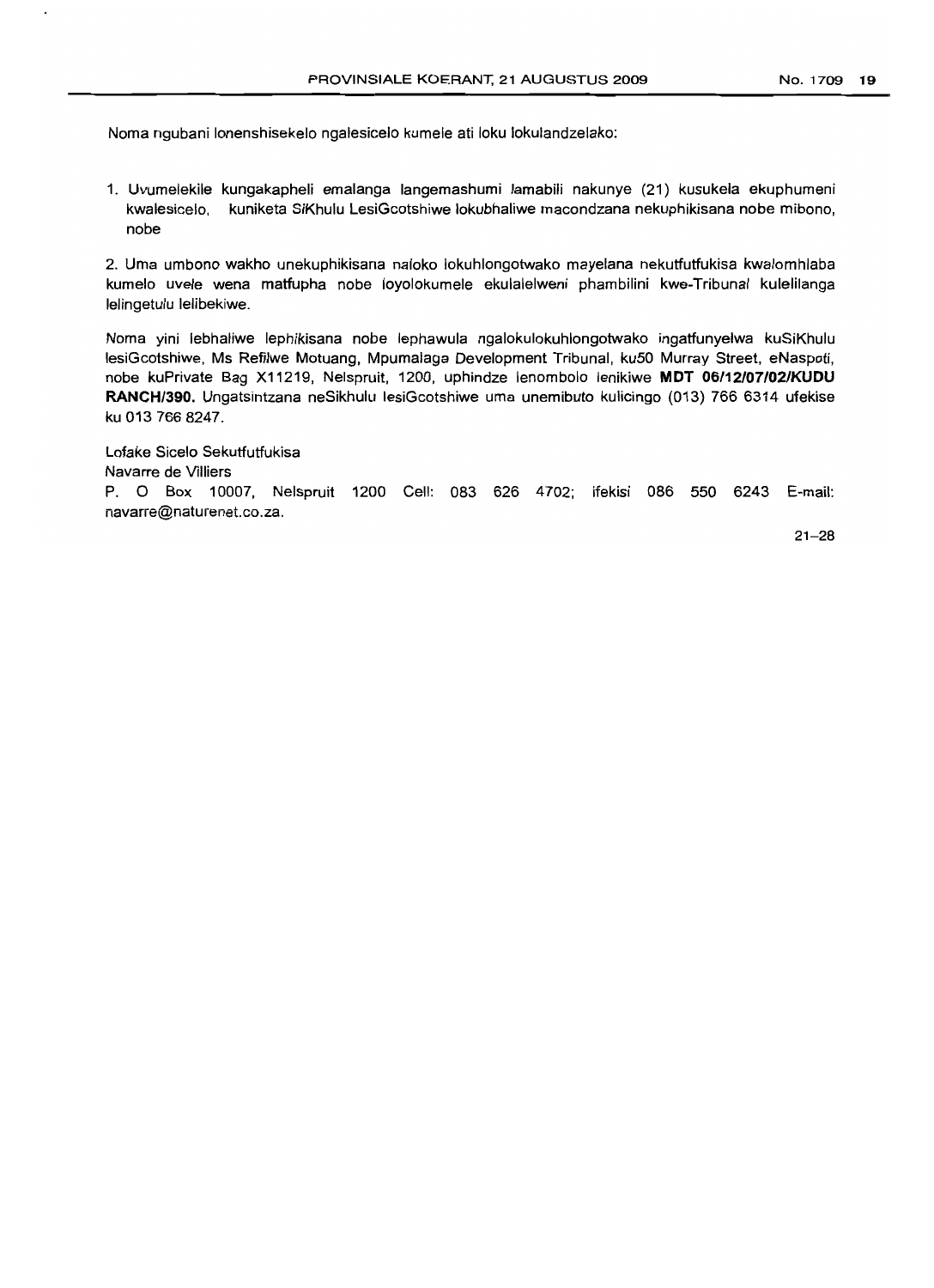# **LOCAL AUTHORITY NOTICES PLAASLIKE BESTUURSKENNISGEWINGS**

# **LOCAL AUTHORITY NOTICE 181**

#### **LEKWA LOCAL MUNICIPALITY**

NOTICE OF APPLICATION FOR ESTABLISHMENT OF TOWNSHIP

The Lekwa Municipality hereby gives notice in terms of section 96 (1) and (3), read together with section 69 (6) (a) of the Town-planning and Townships Ordinance, 1986 (Ordinance 15 of 1986), that an application to establish the township referred to in the Annexure hereto, has been received.

The application will lie for inspection during normal office hours at the office of the Acting Municipal Manager, Town Planning Division, corner of Dr Beyers Naude and Mbonani Mayisela Streets, Standerton, 2430, for the period of 28 days from 21 August 2009.

Any such person who wishes to object to the application or submit representations, must do so in writing to the Acting Municipal Manager at P.O. Box 66, Standerton, 2430, on or before 18 September 2009, 28 days after the date of the first publication of notices in the newspapers.

#### **ANNEXURE**

#### Name of township: **Standerton Country Estate.**

Full name of applicant: Pieterse, Du Toit & Associates CC (Agent), on behalf of Hayes Matkowich Developments (Pty) Ltd. Property description: Portions 65 and 82 both (a portion of Portion 2) of the farm Grootverlangen 409 IS, a portion of the

Remaining Extent of Portion 2 of the farm Grootverlangen 409 IS and a portion of the farm Langverwyl 410 IS.

Number of erven in proposed township:

"Residential 1": 330 erven (from  $\pm$  450 m<sup>2</sup> to  $\pm$  4 500 m<sup>2</sup> in size):

"Private Open Space": 11 erven ± 244,312 ha in total;

"Special": 7 erven (± 18,565 hal for private roads and access control;

"Special": 1 erf  $(\pm 2.516$  ha) for a clubhouse and related facilities; and

"Special": 1 erf  $(\pm 44,578$  ha) for a golf course and related facilities.

Location of proposed township: The proposed township is situated to the east of Standerton Town, between the R39 and R23 Provincial Roads in the Mpumalanga Province. The proposed township includes and is also adjacent and around the Standerton golf course. Part of the proposed township (south bank) is situated south of the Vaal River. The rest of the development is situated directly adjacent, but north of the Vaal River (north bank) and includes the existing golf course.

#### **Mr J. MOKGATSI, Acting Municipal Manager**

Municipal Offices, corner of Dr Beyers Naude and Mbonani Mayisela Streets, Standerton, 2430.

# -**. . PLAASLIKE BESTUURSKENNISGEWING 181**

#### **LEKWA PLAASLIKE MUNISIPALITEIT**

#### KENNISGEWING VAN AANSOEK OM STIGTING VAN DORP

The Lekwa Munisipaliteit gee hiermee ingevolge artikel 96 (1) en (3), saamgelees met artikel 69 (6) (a) van die Ordonnansie op Dorpsbeplanning en Dorpe, 1986 (Ordonnansie 15 van 1986), kennis dat 'n aansoek om die dorp in die Bylae hierby genoem, te stig, ontvang is.

Die aansoek sal beskikbaar wees vir inspeksie gedurende normale kantoorure by die kantoor van die Waarnemende Munisipale Bestuurder: Stadsbeplanningsafdeling, h/v Dr Beyers Naude- en Mbonani Mayiselastraat, Standerton, 2430, vir 'n tydperk van 28 dae vanaf 21 Augustus 2009.

Enige sodanige persoon *wat* beswaar teen die aansoek wil aanteken of vertoe in verband daarmee rig, moet sodanige besware skriftelik rig aan die Waarnemende Munisipale Bestuurder by Posbus 66, Standerton, 2430, voor of op 18 September 2009, 28 dae vanaf die eerste datum van publikasie van kennisgewings in die koerante.

#### **BYLAE**

#### Naam van dorp: **Standerton Country Estate.**

Volle naam van aansoeker: Pieterse, Du Toit & Assosiate BK (Agent) namens Hayes Matkovich Developments (Pty) Ltd.

Eiendomsbeskrywing: Gedeeltes 65 en 82 beide ('n gedeelte van Gedeelte 2) van die plaas Grootverlangen 409 IS, 'n gedeelte van die Resterende Gedeelte van Gedeelte 2 van die plaas Grootverlangen 409 IS en 'n gedeelte van die plaas Langverwyl 410 IS.